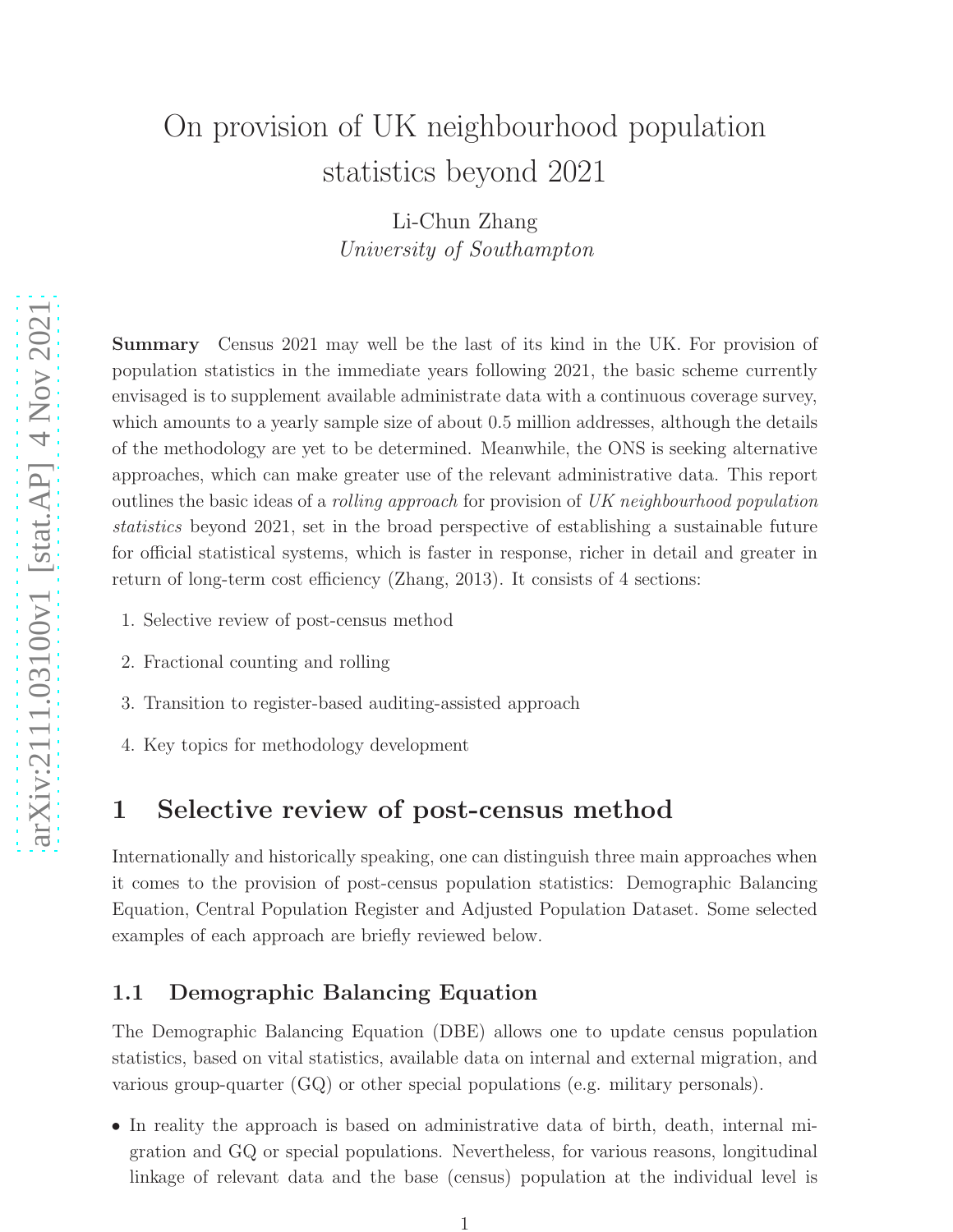not the case in practice. The basis of production is a yearly constructed population hypercube rather than, say, a one-number census-like population dataset.

• Survey data are often required for the external migration component. Indirect residual estimation methods are sometimes used for certain migration groups and special populations. In the UK context, it may be possible to make greater use of the continuous coverage survey under the DBE approach, as will be commented later.

#### 1.1.1 Example of USA

In the USA, the Population Estimates Program (PEP) uses the DBE approach, supplemented by the American Community Survey (ACS) for foreign-born immigration.

The PEP produces population estimates at three levels: national, state and county, by characteristics of sex, age, race and Hispanic origin; see e.g. CBS (2019). At the first stage, the national characteristics, state total, and county total estimates are created. At the second stage, estimates of states and counties by characteristics are obtained, by raking of the lower-level DBE-estimates to the controlled estimates at a higher level. Linear interpolation between two successive yearly estimates generates the seemingly continuous Population Clock, which can be viewed at <http://www.census.gov/popclock/>.

The DBE-estimates are essentially based on administrative data, except for foreignborn immigration, which uses the ACS. In particular, for state and county total estimates, one calculates county-to-county net domestic migration based on four sources: Internal Revenue Service tax return data for ages 0-64, Medicare enrollment data from Centers of Medicare and Medicaid Services for ages 65+, Social Security Administration's Numerical Identification File for all ages, and change in the GQ population.

The ACS uses an address frame, and aims primarily at producing attribute statistics similar to the census long-form format. Two ACS weights are computed for households and persons, respectively. The household unit weight is produced first, based on sampling design inclusion probabilities reweighted for nonresponse and then raked to county/group of county level totals; person weight is then produced by raking. See e.g. CBS (2014).

#### 1.1.2 Comments on UK

The DBE approach is used to produce the mid year population estimates (MYE) in the UK; see e.g. ONS (2018). The key dissemination levels are national and local authority. Internal migration data are derived from administrative sources. For international migration one makes use of the International Passenger Survey, while administrative sources are used to distribute immigrants to each local authority.

One anticipates the relevant administrative sources to be enhanced in the coming years. The most relevant sources include the Benefits and Income data, the Patient Register, Education data at all levels, the Council Tax data, and so on. In particular, updates of home addresses in the Drivers' License database may potentially prove to be an important addition, regarding internal migration. Moreover, Migrant Work Scan data can provide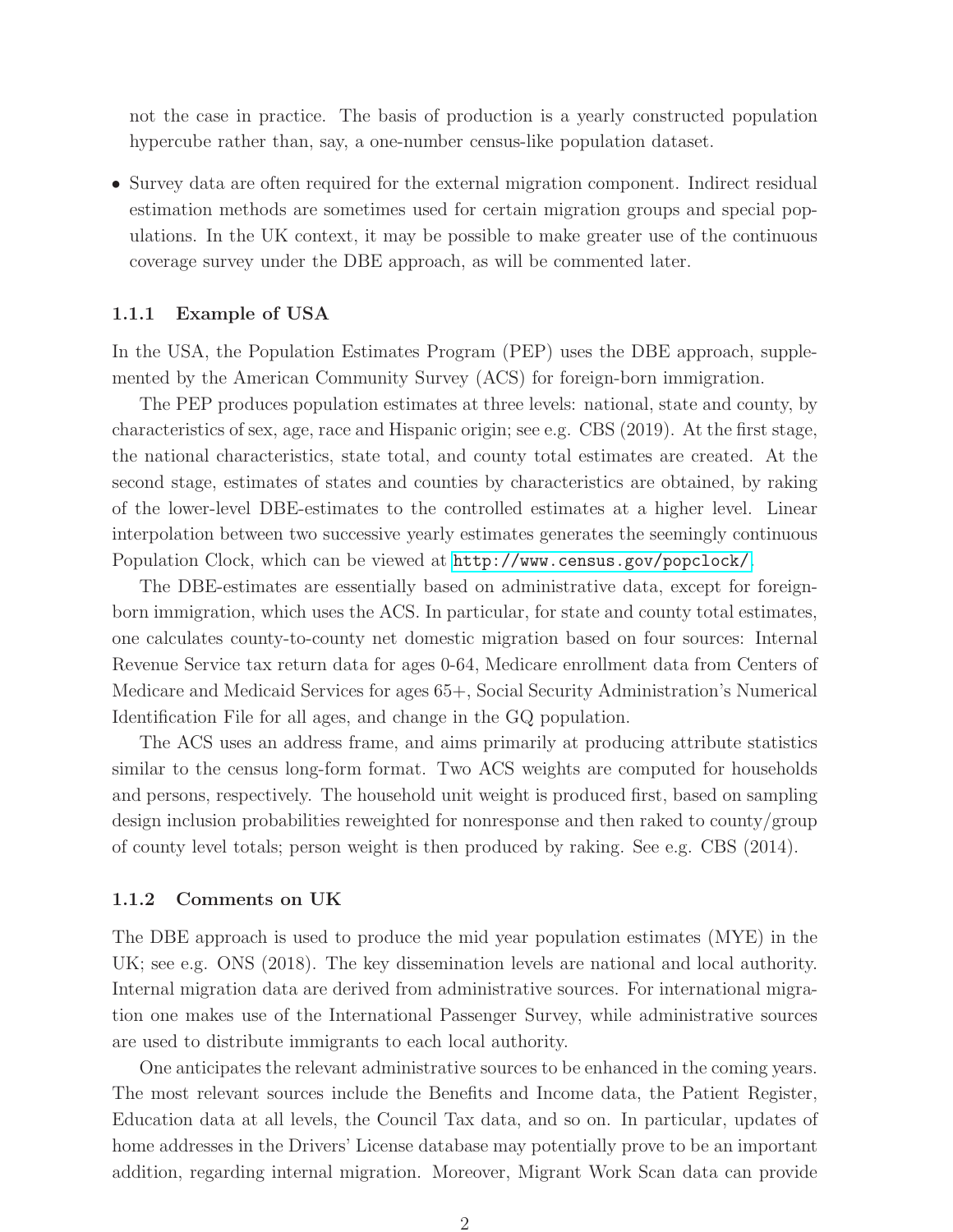information on all overseas nationals who have registered for and allocated a National Insurance Number. Together with Exit Checks they could be expected to greatly improve the external migration data in future.

Going forward, two important questions need to be considered for potential improvements of the estimation of DBE components in the UK context.

- Can the ability to link individual-level administrative data across sources improve the quality of address or locality information, and extend the range of sources to be used? For instance, in the USA, one splits the non-GQ population into 0-64 and 65+ by age, each with its designated source, which may be simplistic and practical, only if individual linkage is infeasible but not otherwise.
- Can greater use be made of the coverage survey in the DBE approach in the UK, compared to the ACS in the USA? The question is natural, especially provided linkage to the administrative data. But even without linkage, it may be possible to combine arealevel administrative and survey migration data, e.g. by means of generalised structure preserving estimation for small area compositions.

# 1.2 Central Population Register

In a number of countries that produce register-based census-like population statistics, Central Population Register (CPR) is used for continuous updating of neighbourhood population statistics at very low aggregation levels. A wide range of statistics can be produced with much greater ease and lower cost, including timely population dynamics, detailed migration flows and household statistics that can inform policy makers, researchers, businesses and general public. See e.g. some statistics produced by Statistics Norway at <https://www.ssb.no/befolkning/faktaside/befolkningen#blokk-1>.

There are two key political and cultural premises of the CPR approach: infrastructure and population concept. The CPR approach is only feasible, given the necessary legal framework, uptake of universal person identification in public services, and adequate time labelling of relevant demographic events and recording in the CPR. It requires also the population to be counted at their *de jure* instead of *de facto* address. The latter poses a key challenge to the relevance of the statistics, in which respect statistical adjustment may still be necessary for certain topics. See e.g. Zhang (2011) and Zhang and Fosen (2018) for a discussion of register-based household statistics.

# 1.3 Adjusted Population Dataset

In some countries, the CPR does not have the desired accuracy to warrant the CPR approach directly, often due to a lack of updated migration data. Moreover, in countries where CPR does not exist at all, it may still be possible to construct a statistical Population Dataset (PD), based on linkage and integration of relevant administrative registers,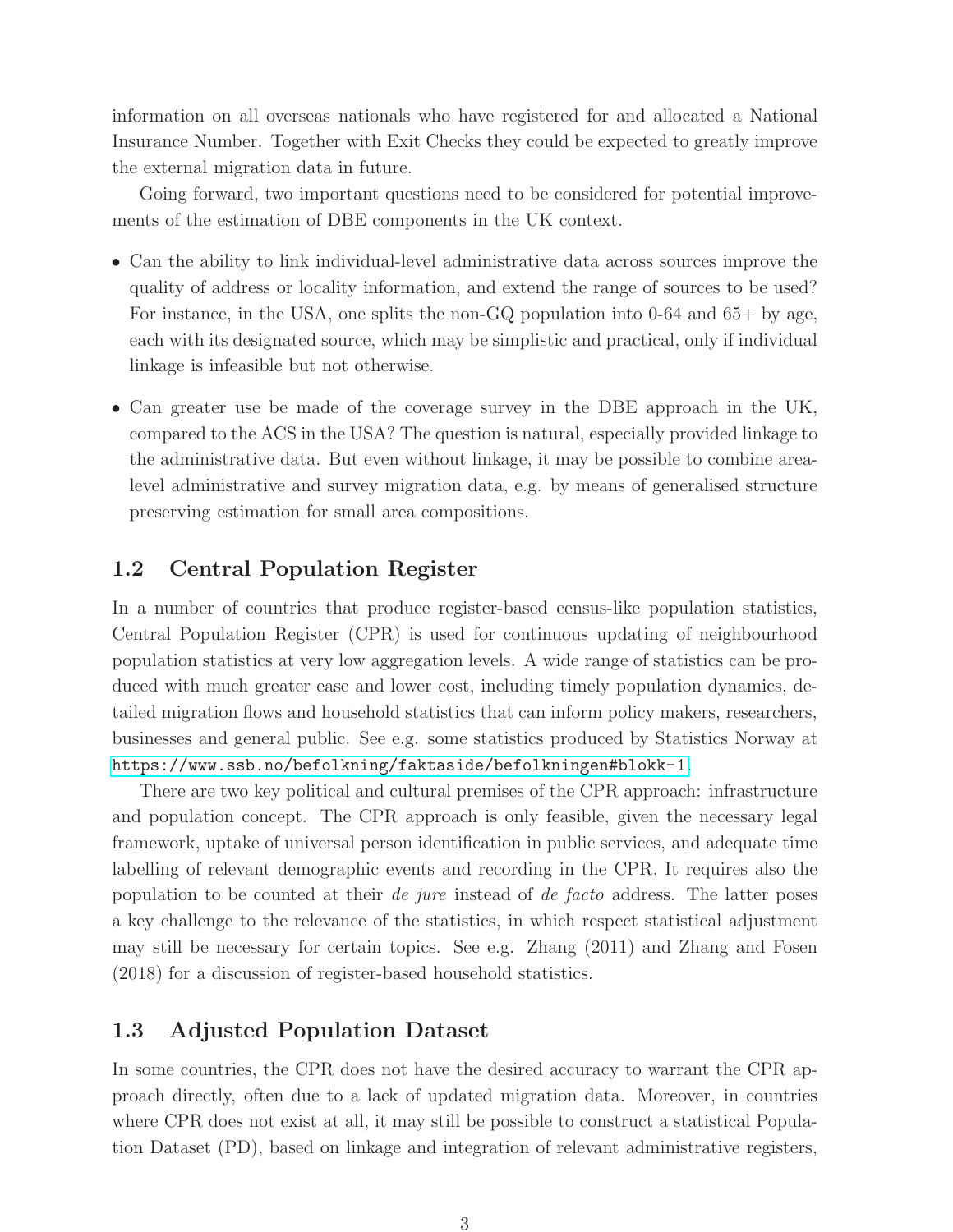which can yield national population counts that are similar to the census population estimates, as it is e.g. the case in the UK (ONS, 2015), New Zealand and Australia. In either case, statistical adjustment is then necessary. Despite nearly all the examples below are based on adjustment of the CPR, we shall refer to this approach as Adjusted Population Dataset (APD), in anticipation of future developments that can enable the approach in those countries that do not have CPR at all.

The main issues for adjustment are *erroneous enumeration*, *missing enumeration* and misplacement in the PD. Erroneous and missing enumerations causes over- and undercounting at the national level, respectively; whereas misplacement causes inter-locality over- and under-counting simultaneously but does not cause over- or under-counting at the national level. Below we give some examples of the different cases.

#### 1.3.1 APD for misplacement in Israel

The CPR in Israel has only negligible over- and under-counting errors at the national level. The Israeli Integrated Census 2008 was conducted chiefly to adjust for misplacement in the CPR. See e.g. Nirel and Glickman (2009). All the persons registered in a Statistical Area (SA) according to the CPR were given a weight, such that their weighted total equals to the estimated population size in that SA. There are over 3000 SAs in Israel.

For post-census population statistics, a person's weight would remain the same, as long as the person stays in the same SA. A person would in principle take on the weight of the destination SA, if the person registers a move to another SA in the CPR. In this way, the pattern of misplacement adjustment in each SA is preserved, while the CPR count of persons registered in the SA naturally varies over time.

Notice that in reality the basic idea expounded above needs to be refined in several ways. For instance, the weight may vary across different sub-populations within an SA. Moreover, ad hoc adjustment may be required, if one detects an abnormal change in a given SA, often due to delays of previous or new housing developments.

#### 1.3.2 APD for erroneous enumeration in Latvia and Estonia

Erroneous enumerations due to lack of updating of emigration were evidenced in the last census in both Latvia and Estonia. Each developed new method for post-census population statistics, which are similar in some respects while differ in others.

The initial census 2011 enumeration returned a population count of 2.075 million in Latvia, which was about 7% lower than the CPR count. The Central Statistical Bureau of Latvia worked out an adjustment method based on statistical classification and migration mirror statistics (CSBL, 2019). By combining the census data with relevant administrative data including the CPR, approximately 100 000 persons were added to the census enumeration from the administrative data. Treating the imputed census enumeration as the labelled units, supervised learning by logistic regression yielded a predicted probability of erroneous enumeration for each eligible person in the CPR. The fitted model was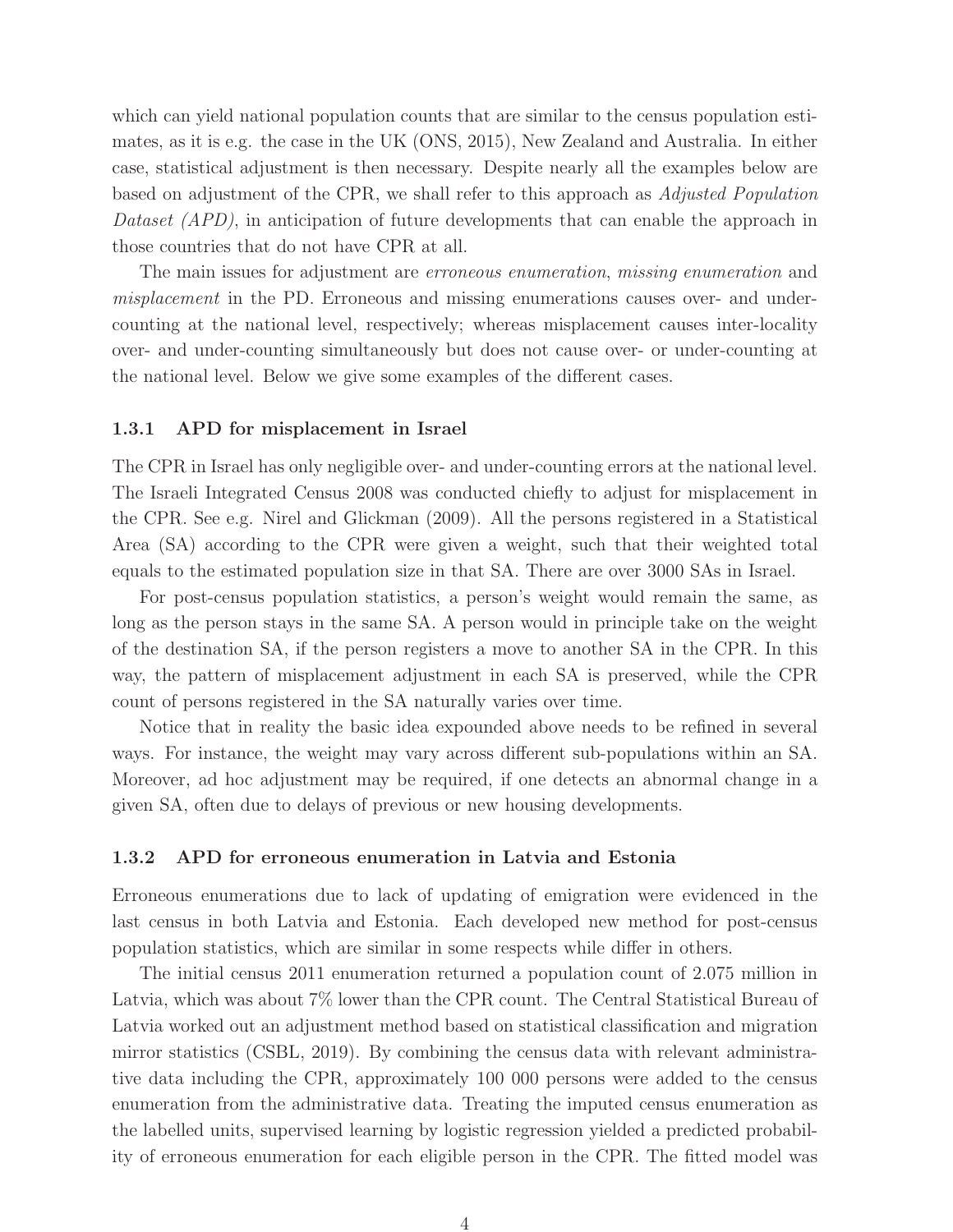used in the post-census years to adjust the CPR population count.

The imputation of census under-enumeration was similar in Estonia, which added about 30 000 persons from the relevant administrative sources to the initial census enumeration of about 1.3 million in total. A residency index was developed for the post-census years, which is updated on a yearly basis (Tiit and Maasing, 2016). First, an extended population  $(U<sub>+</sub>)$  is constructed, which has negligible under-coverage errors. Next, 27 administrative sources are used to construct a Sign-of-Life score  $X(k, t-1)$  for person  $k \in U_+$ in year t, including special care, parental leave, dental care, digital prescription, prison visit, change of vehicle, residence permit, and so on. The residency index for person  $k$  in year t, denoted by  $R(k, t)$  is calculated from  $R(k, t-1)$  and  $X(k, t-1)$  as

$$
R(k,t) = d \cdot R(k,t-1) + g \cdot X(k,t-1)
$$

where d is the stability rate and  $q$  the signs of life rate, the values of which are heuristically chosen to yield plausible updated population counts.

#### 1.3.3 APD for erroneous and missing enumerations in Italy

The population census in Italy is moving to a 'permanent' census, which will produce annual population statistics instead of the previous decennial cycle, using information from administrative sources integrated with sample surveys. Moreover, the first-phase sample for population statistics will provide the frame for the main social survey samples, which are negatively coordinated at the second phase.

The first-phase sample has two components. The component A consist of a sample of Enumeration Areas or addresses selected from an Integrated Address File. The component L is selected from a list of households (in the CPR), to provide reliable information on the 'census' variables that are not available from the administrative sources. The two components A and L will amount to a yearly sample size of about 400,000 households and 1,000,000 persons, respectively, drawn from 2850 out of 7950 municipalities.

Population estimates will be obtained by an extended Dual System Estimation method, accounting for both under-coverage and over-coverage errors of the CPR. It is planned that all the eligible persons in the CPR will be given a weight, such that the weighted totals are equal to the estimated population sizes in the respective municipalities.

#### 1.3.4 APD for missing enumerations in Ireland

The traditional population census in Ireland takes place every 5 years. Despite the absence of CPR, the CEO has developed an alternative estimation methodology at the national level, based purely on administrative sources; see e.g. Dunne (2015), Zhang and Dunne (2017). The Irish APD approach is unique internationally, where it operates in such a way that one only needs to deal with the missing enumerations at the national level.

The core of Dual System Estimation consists of two lists both subjected to missing enumerations only. The CEO constructs a Sign-of-Life register, called the Person Activity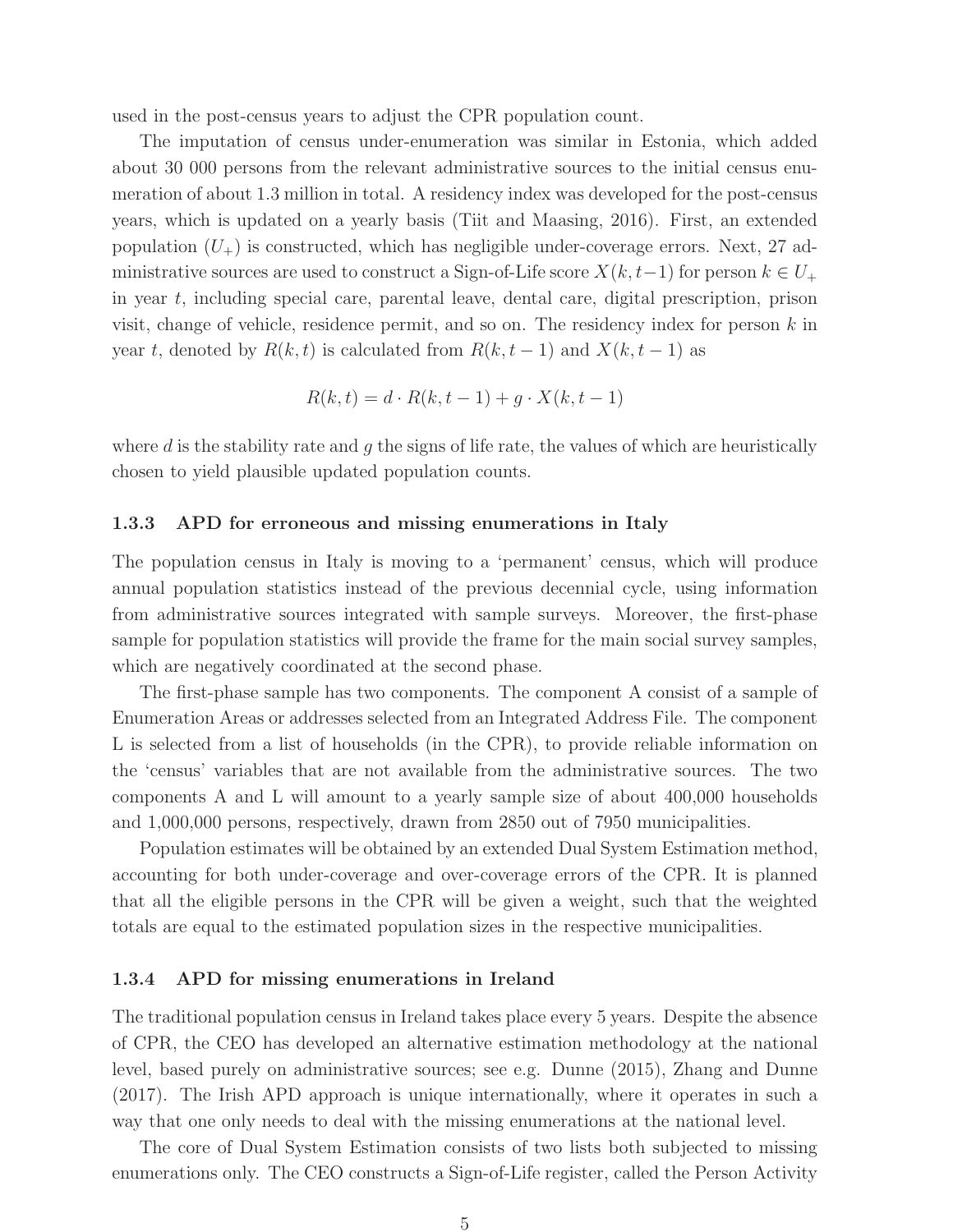Register (PAR), based on observed activities across a range of administrative sources, such that the PAR is expected to have only negligible over-counting errors, whereas it can have systematic under-coverage errors in different parts of the usual resident population. Next, the Drivers' License Database (DLD) provides a plausible second cross-sectional enumeration list, based on the fact that each holder needs to renew the license every 10 years. As discussed in Zhang (2019b), the two lists PAR and DLD can satisfy the assumptions of Dual System Estimation, which differ from those assumptions traditionally held for estimation based on census and census coverage surveys (Wolter, 1986).

# 2 Fractional counting and rolling

The CPR approach is unlikely to be feasible in the UK in the near future beyond 2021. Provided linkage across the sources, the APD approach will encompass the DBE approach, now that all the administrative data for component estimation can be brought together into an integrated PD. The key challenge then, for making greater use of the combined administrative and survey data, will be to achieve an individual-based estimation methodology (such as in Israel, Latvia and Estonia), instead of population hypercubebased estimation (such as currently envisaged in Italy and Ireland). This requires above all two extensions to the existing APD approach:

- whereas the current Israeli approach focuses only on misplacement and the Latvian and Estonian approaches only on erroneous enumeration, one needs to be able to account for more than one type of error in the APD approach for the UK;
- one needs a more rigorous methodology for the updating of weights, score or index over time, for the individuals in the PD.

Below, to address the first issue, we outline a theory of fractional counting for population statistics; regarding the second issue, we discuss the basic ideas for the rolling or incremental learning of the fractional counters.

# 2.1 Fractional counting for misplacement

To focus on the idea, suppose for the moment that the PD, denoted by  $P$ , is only subjected to misplacement, where  $P = U$  and U is the target population.

**Sign-of-Life (SoL) addresses** For each person k in  $\mathcal{P}$ , one finds the possible distinct addresses, at which the person may be located according to all available administrative sources. For instance, a student may have home address (of the parents) in addition to an address in the Higher Education loan register. Or a person may have different addresses in the Patient Register and the Council Tax register. Notice that depending on the data available and the aggregation detail required for population statistics, the address may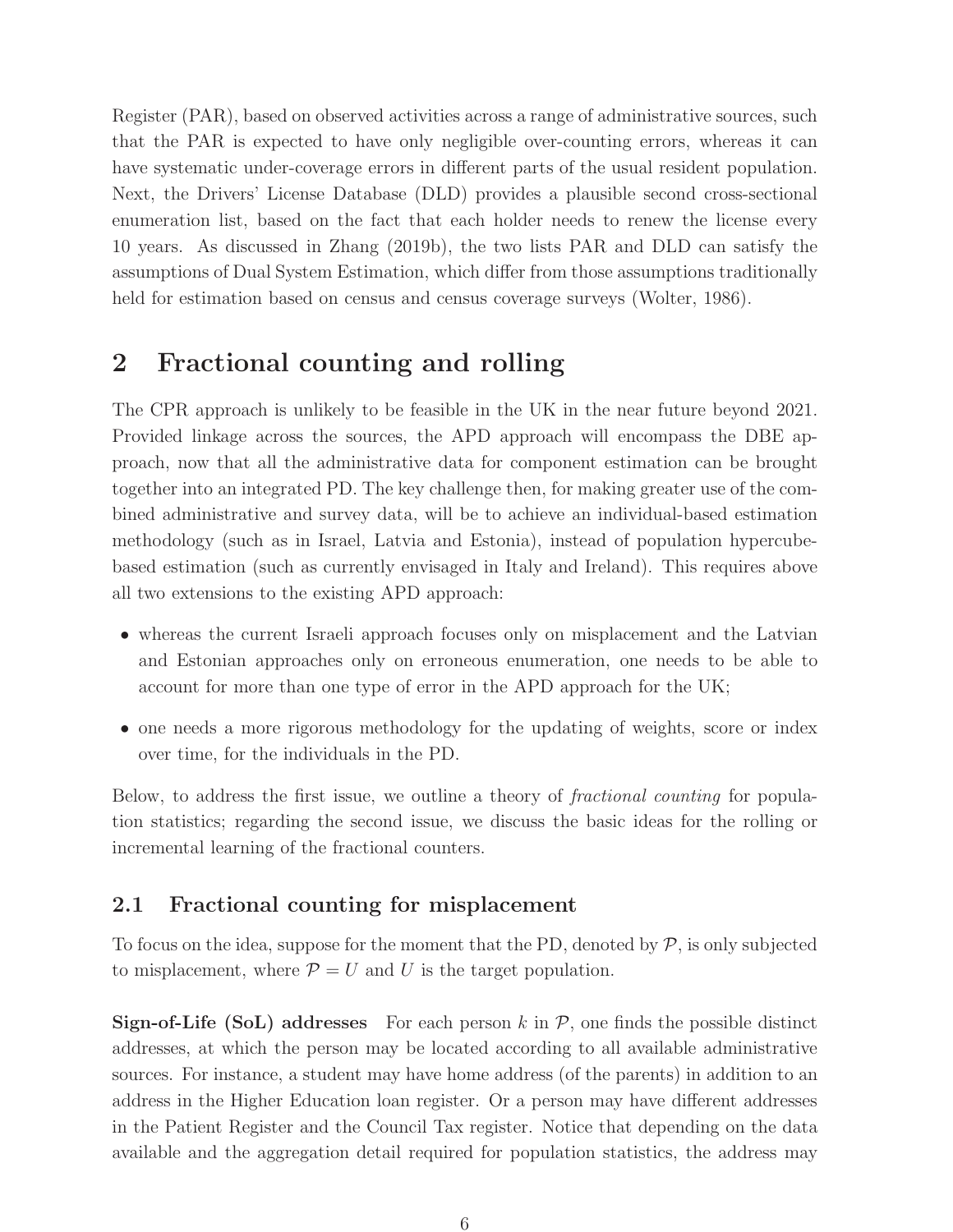identify a coarser-than-dwelling location, such as post code or municipality. We shall refer to such addresses as the SoL-addresses.

SoL-address classifier and predictor Let  $a_k$  be the q-vector containing all the available SoL-addresses of person k in  $\mathcal{P}$ . Let  $\mathbf{z}_k$  contain all the relevant auxiliary data, such as known family relationships, emigration status, previous addresses, work or study place, and so on. A SoL-address classifier is given by

$$
\mathbf{y}_k = g(\mathbf{a}_k, \mathbf{z}_k) \in \{0, 1\}^q \quad \text{where} \quad \mathbf{y}_k^\top \mathbf{1} = 1
$$

i.e. one and only one of the available addresses is chosen as the address for person  $k$ , such that the corresponding component of  $y_k$  is set to 1 and all the other components are set to 0. Moreover, a SoL-address predictor, or fractional counter, is given by

$$
\boldsymbol{\mu}_k = h(\mathbf{a}_k, \mathbf{z}_k) \in [0, 1]^q \qquad \text{where} \quad \boldsymbol{\mu}_k^\top \mathbf{1} = 1
$$

i.e. each component can take value from 0 to 1 and all the components sum to 1. The idea is for each component of  $\mu_k$  to be probability that the corresponding address is the true usual resident address of person  $k$ , denoted by  $adr_k$ .

Population size based on fractional counting Based on the individual classifier for all  $k \in \mathcal{P}$ , the population count of locality i, for  $i = 1, ..., m$ , is given by

<span id="page-6-0"></span>
$$
\widehat{N}_i^C = \sum_{k \in \mathcal{P}} \mathbf{y}_k^\top \boldsymbol{\delta}_k \quad \text{and} \quad \boldsymbol{\delta}_k = \boldsymbol{\delta}(\mathbf{a}_k \in A_i) \tag{1}
$$

where  $A_i$  denotes the set of admissible addresses for the *i*th locality, and  $\delta(\mathbf{a}_k \in A_i)$  is the q-vector with each component taking value 1 if the corresponding address belongs to  $A_i$  and 0 otherwise. Whereas, based on the fractional counter  $\mu_k$  and the method of fractional counting, the population count of the same locality is given by

<span id="page-6-1"></span>
$$
\widehat{N}_i^P = \sum_{k \in \mathcal{P}} \mu_k^{\top} \delta_k \quad \text{and} \quad \delta_k = \delta(\mathbf{a}_k \in A_i)
$$
 (2)

Properties of fractional counting Prediction by classifier [\(1\)](#page-6-0) resembles election by majority vote, where the winner takes all the votes regardless of the margin over the votes for the loser. It will cause bias of population statistics. Prediction by fractional counting [\(2\)](#page-6-1) aims to avoid this problem. It is unbiased for any  $N_i$ , provided

<span id="page-6-2"></span>
$$
\begin{cases}\n\mathbf{1}^{\top} \text{Pr}(\text{adr}_k = \mathbf{a}_k) = 1\\ \n\boldsymbol{\mu}_k = \boldsymbol{\mu}(\mathbf{a}_k, \mathbf{z}_k)\n\end{cases} \tag{3}
$$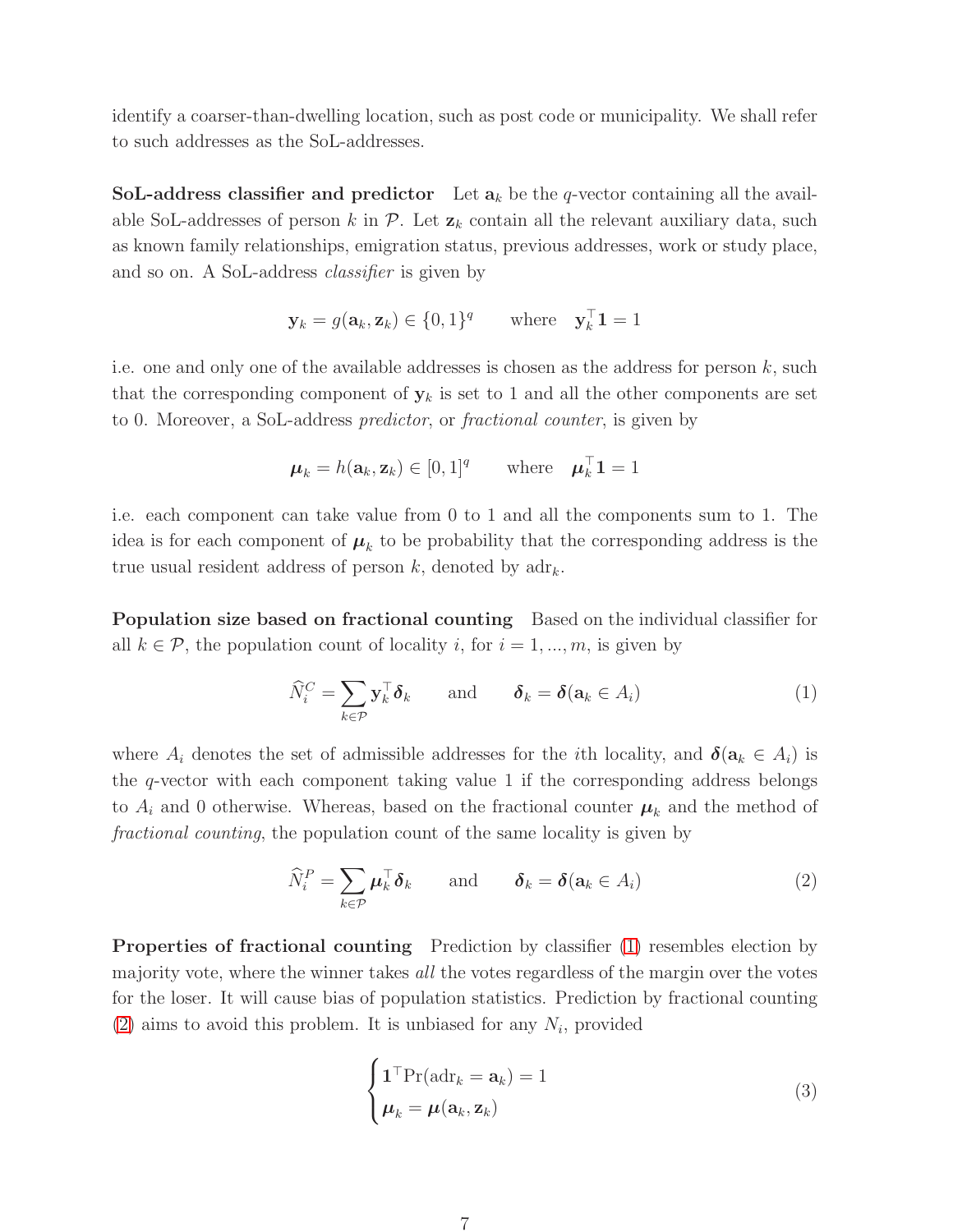The first condition ensures that the true address  $(adr_k)$  can only be one of the SoLaddresses, insofar misplacement is the only problem at hand. The second condition then ensures that the probabilities of  $adr_k = a_k$  is entirely determined by  $a_k$  and  $z_k$ . In reality the matter will depend on the covariates  $z_k$  and how well  $\mu_k$  in [\(2\)](#page-6-1) is modelled. Given the  $\mu_k$ 's, the prediction variance of  $\hat{N}_i^P$  by [\(2\)](#page-6-1) is

$$
V(\widehat{N}_i^P - N_i) = \sum_{k \in \mathcal{P}} \mu_k^{\top} \boldsymbol{\delta}_k \big( 1 - \mu_k^{\top} \boldsymbol{\delta}_k \big)
$$

where we assume that  $\delta(\text{adr}_k \in A_i)$  is independent across different persons, conditional on the  $(a_k, z_k)$ 's. However, it is possible to allow for clustering effects in the variance calculation, depending on the model underlying  $\mu_k$ , such as when it always assigns the same  $\mu_k$  to all the persons in the same family and family relationship is part of  $z_k$ .

Producing social statistics Population and sub-population totals based on fractional counting can provide calibration totals for social surveys in the same way as the MYEs. Consider register-based attribute statistics. Denote by  $\epsilon_k$  the value of interest for  $k \in \mathcal{P}$ , and  $\hat{\epsilon}_k$  the corresponding register-based value. In cases where  $\epsilon_k$  is observed without error, one can simply set  $V(\hat{\epsilon}_k - \epsilon_k) = 0$ ; otherwise the variance will be positive in cases of model-based prediction of  $\epsilon_k$  based on register sources. The population and fractional counting totals in the ith locality are given, respectively, as

$$
t_i = \sum_{k \in \mathcal{P}} \delta_k \epsilon_k
$$
 and  $\hat{t}_i = \sum_{k \in \mathcal{P}} \hat{\mu}_k \hat{\epsilon}_k$ 

where  $\delta_k = \delta(\text{adr}_k \in A_i)$  as defined in [\(1\)](#page-6-0) and [\(2\)](#page-6-1), and  $\hat{\mu}_k = \mu_k^{\top} \delta_k = \widehat{\Pr}(k \in U_i)$  by the fractional counter. We have unbiased  $\hat{t}_i$ , for  $i = 1, ..., m$ , provided

$$
E(\hat{\mu}_k - \delta_k) = 0
$$
 and  $E(\hat{\epsilon}_k - \epsilon_k) = 0$  and  $(\hat{\epsilon}_k, \epsilon_k) \perp (\hat{\mu}_k, \delta_k)$ ,

since  $E(\hat{t}_i - t_i) = \sum_{k \in \mathcal{P}} E(\hat{\mu}_k \hat{\epsilon}_k - \delta_k \epsilon_k)$ , where

$$
E(\hat{\mu}_k \hat{\epsilon}_k - \delta_k \epsilon_k) = E(\hat{\mu}_k \hat{\epsilon}_k - \delta_k \hat{\epsilon}_k + \delta_k \hat{\epsilon}_k - \delta_k \epsilon_k) = 0.
$$

Provided independence across different persons, the prediction variance is given as

$$
V(\hat{t}_i - t_i) = \sum_{k \in \mathcal{P}} V(\hat{t}_i - t_i)
$$

Again, it is possible to relax the independence assumption and allow for clustering effects in the variance calculation.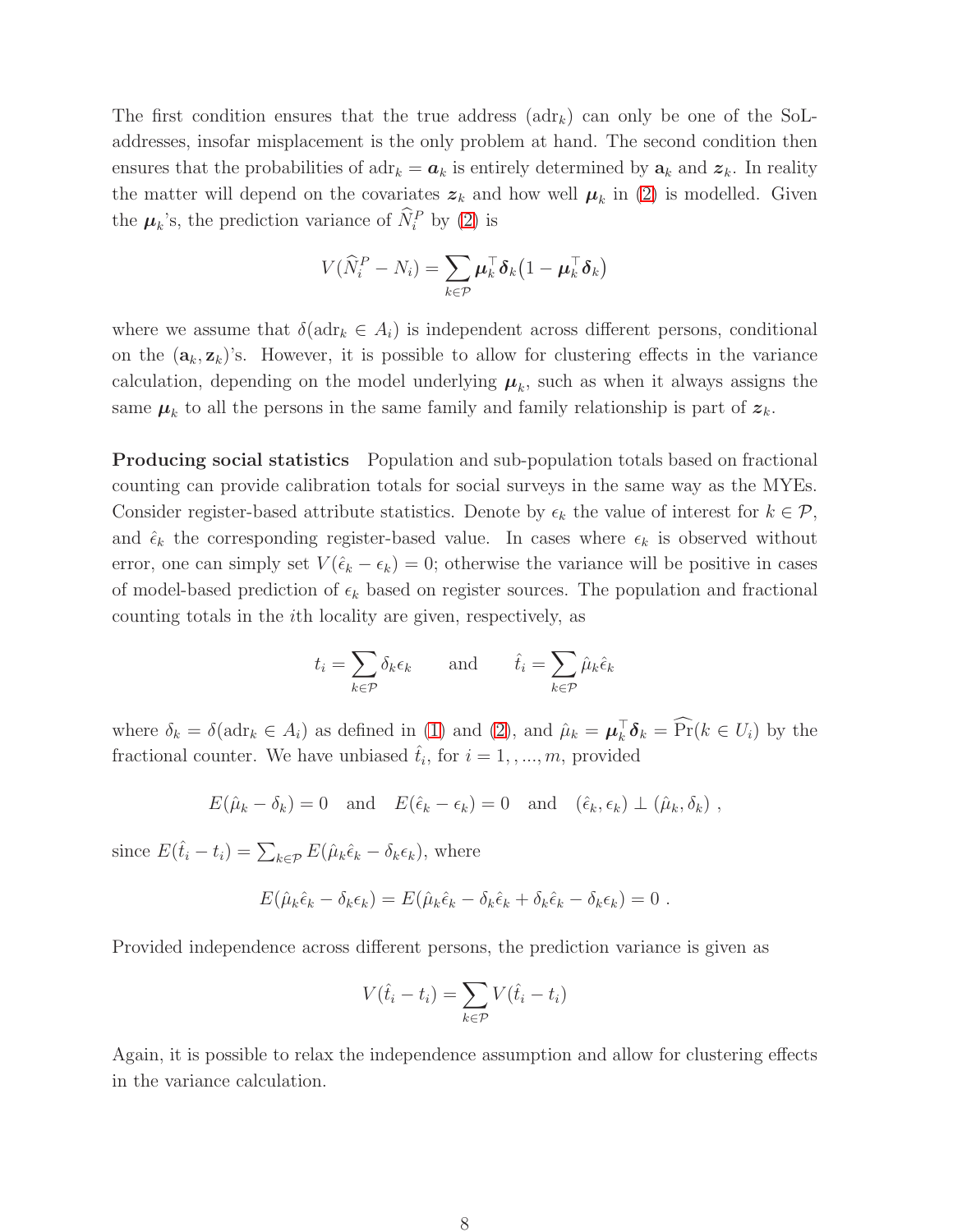# 2.2 Initiation in the absence of missing enumerations

It is natural to initiate the fractional counters in connection with the next census. The pre-2011 MYEs were retrospectively adjusted upwards given the census population estimates. This suggests that the administrative sources for the DBE component estimation may suffer from some under-coverage. Nevertheless, we shall assume that going forward the enhanced administrative sources will enable one to construct the PD as an extended population, denoted by  $\mathcal{P}$ , which has negligible under-coverage of the population, denoted by U. However, for any in-scope person, we do not require the first condition of [\(3\)](#page-6-2) to hold, in anticipation of possible weakness of the SoL-address sources. That is, for each person  $k \in \mathcal{P} \cap U$ , we allow for a probability of being *displaced*, denoted by

$$
\xi_k = 1 - \mathbf{1}^\top \Pr(\text{adr}_k = \mathbf{a}_k) \geq 0.
$$

For supervised learning of *fractional counter*, one ideally needs to label everyone in  $\mathcal{P}$ first as erroneous or not, then in the latter case, displaced or not, and finally in the case of not displaced, the vector  $adr_k = a_k$ . The situation following the UK census 2021 is ragged due to the presence of multiple errors, as depicted in Table [1.](#page-8-0)



<span id="page-8-0"></span>

Reading from right to left, the census enumerations are numbered as  $1, ..., N_L$ , where  $N_c$  of them can be linked to  $\mathcal P$ . The linked part of  $\mathcal P$  is referred to as the *core* of PD, denoted by  $\mathcal{P}_c$ . One observes  $\delta(k \in U) = 1$  and  $\delta(\text{adr}_k = a_k)$  for all  $k \in \mathcal{P}_c$ , based on the census data. One can treat  $\mathcal{P}_c$  as a non-probability sample from  $\mathcal{P}$ . Under the assumption of non-informative selection, i.e.

$$
\boldsymbol{\mu}(\boldsymbol{a}_k,\boldsymbol{z}_k|k\in\mathcal{P}_c)=\boldsymbol{\mu}(\boldsymbol{a}_k,\boldsymbol{z}_k|k\in\mathcal{P}\cap U)\ ,
$$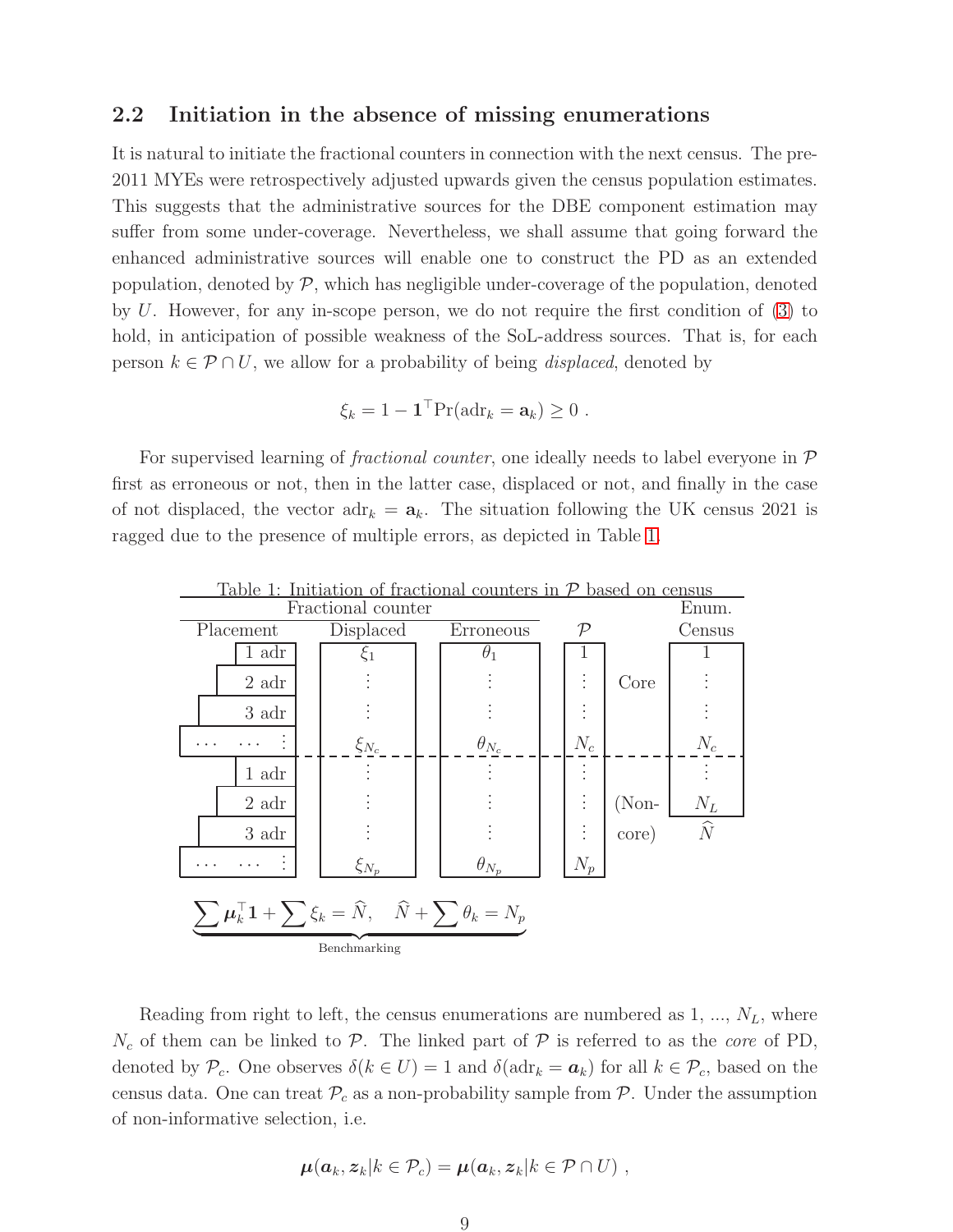one can estimate  $\mu(a_k, z_k|k \in \mathcal{P} \cap U)$  consistently from  $\mathcal{P}_c$ . This allows one to populate the probabilities  $\xi_k$  and  $\mu_k$  for all  $k \in \mathcal{P}$ , in the case of  $k \in U$ . Moreover, these probabilities can be benchmarked to the census population estimates, denoted by  $\hat{N}$ , at any aggregation level or for any sub-population of choice. There are different ways of benchmarking; see e.g. Favre et al (2005) for a method that can incorporate unit-level constraints.

The estimation of the probability of erroneous enumeration, denoted by  $\theta_k$  for  $k \in \mathcal{P}$ , requires a different approach. Some possibilities are given below.

- One can replicate the approach of Latvia and Estonia, whereby one labels a subset of  $\widehat{N}$  persons in  $\mathcal{P},$  denoted by  $\mathcal{P}_U \subset \mathcal{P}$ . The additional non-core persons in  $\mathcal{P}_U \setminus \mathcal{P}_c$  are the ones judged to be the most likely in-scope persons in  $P \setminus P_c$  or, equivalently, the persons in  $P \setminus P_U$  are the most likely out-of-scope persons in  $P \setminus P_c$ .
- One can use the population hypercube estimated from the census and census coverage survey, and assign the probabilities  $\theta_k$  according to the cell of person k, for  $k \in \mathcal{P}$ .
- One can draw a probability sample s from  $\mathcal{P} \setminus \mathcal{P}_c$  and obtain  $\delta(k \in U)$  for  $k \in s$ , and use the combined sample  $\mathcal{P}_c \cup s$  to estimate  $\theta_k$ , for  $k \in \mathcal{P}$ .

Benchmarking of the estimated  $\theta_k$ 's may be necessary, denoted by  $\widehat{N} + \sum \theta_k = N_p$ , in the case of individual-based estimation. Finally, notice that international migration and other special populations may need to be treated separately from the above.

### 2.3 Basic ideas of rolling

By *rolling* we mean that in principle the fractional counters can be updated in a nearly continuous manner over time, just as  $P$  itself. It seems most similar to *incremental* learning in the statistical machine learning literature. Below we first summarise the data that can be made available for rolling, and then discuss the basic ideas in the parametric and algorithmic settings, respectively.

#### 2.3.1 Data for rolling

Let  $\mathcal{P}_t$  be the PD at time t, where  $t \geq 0$ , and  $\mathcal{P}_0$  is the initiation PD, say, at the census time point. Denote by  $\mathcal{L}_t$  the set of labelled persons, where  $\mathcal{L}_t \subseteq \mathcal{P}_t$ , on which supervised learning can be based. Without losing generality, one can partition  $\mathcal{L}_t$  into three parts:

<span id="page-9-0"></span>
$$
\mathcal{L}_t = S_t \cup \mathcal{B}_t \cup \mathcal{A}_t \tag{4}
$$

where  $S_t$  denotes the subset of persons that are associated with known inclusion probabilities, and  $\mathcal{B}_t$  denotes the other persons for whom we observe updated labels of (erroneous, displaced, placement), and  $A_t$  the rest for whom we have only the labels from  $t-1$ . It will be important and helpful to enhance the collection, organisation and usage of all the relevant data, across the ONS, in order to facilitate efficient rolling and enable the transition to a sustainable system for population statistics in the long term.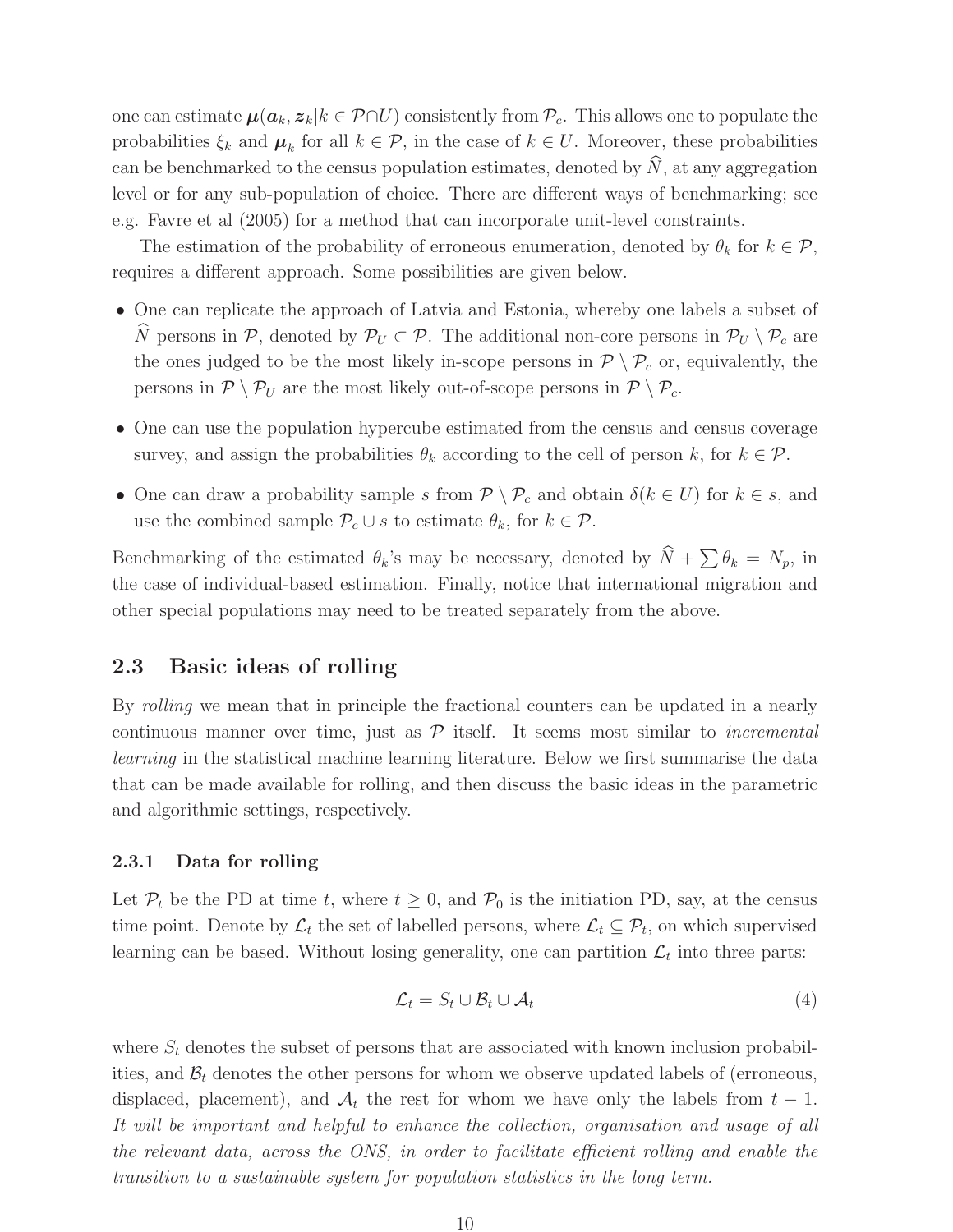**Coverage survey** The planned post-census coverage survey is a source of  $S_t$ . The observations in  $S_t$  can obviously be used for updating of  $\mu$  and  $\xi$ , pertaining to the probabilities of displaced and placement. Depending on the actual design and estimation method, it may as well be possible to update the erroneous enumeration probability  $\theta$ , especially if it is possible to administer follow-up surveys at the sampled addresses in the coverage survey.

On-going surveys As mentioned before, the planned approach at Istat is to draw household samples for the main social surveys from their first-phase sample for population statistics. Unless the ONS adopts the same approach, there will be other labelled persons from the on-going social surveys, in addition to the coverage survey. Notice that the fieldwork protocol in the on-going surveys will need to be enhanced to ensure the quality of the data collected for rolling. Whether these additional labelled persons can be classified as part of  $S_t$  or  $\mathcal{B}_t$  depends on the actual sampling design.

Administrative sources Updating in the relevant administrative sources can generate labelled persons. For instance, updating of the Council Tax register, the home addresses in Drivers' License database, the PAYE register, and so on, can all provide data for  $\mathcal{B}_t$ . The distinction of core and non-core in  $B_t$  can be relevant at least in the near future.

#### <span id="page-10-0"></span>2.3.2 Rolling in the parametric setting

For a parametric setting of the fraction counters, suppose the relevant probabilities are given by the inverse of the logistic link function, denoted by

$$
\boldsymbol{\pi}(\boldsymbol{x}_k,\boldsymbol{\beta})=E(\boldsymbol{y}_k|\boldsymbol{x}_k;\boldsymbol{\beta})
$$

for person k, where  $y_k$  is the vector of indicators whose components sum to 1, and  $x_k$ is the vector of known covariates, and  $\beta$  the logistic regression coefficients. Suppose the initial  $\beta_0$  are estimated based on a large dataset in connection with the census, denoted by  $\hat{\boldsymbol{\beta}}_0$ , with associated variance  $\hat{\boldsymbol{\Sigma}}_0$ .

At the next time point  $t = 1$ , one could refit the model using the labelled persons in  $\mathcal{L}_1$ , of which  $\mathcal{D}_1 = S_1 \cup \mathcal{B}_1$  are associated with updated observations of  $\mathbf{y}_{1,k}$ , for  $k \in \mathcal{D}_1$ . This assumes  $y_k$  remains the same at  $t = 0, 1$ , for any non-updated person  $k \in \mathcal{L}_1 \setminus \mathcal{D}_1$ , which may be problematic if the lack of updating is due to delays or errors in the sources. One could refit the model using only the data associated with  $\mathcal{D}_1$ , under some suitable assumption of non-informative selection of  $\mathcal{D}_1$  from  $\mathcal{P}_1$ . The estimation precision is then determined by the size of  $\mathcal{D}_1$ , which is much smaller than the initiation dataset  $\mathcal{L}_0$ , so that the uncertainty of the estimated  $\beta_1$  will be much larger than that of  $\hat{\beta}_0$ .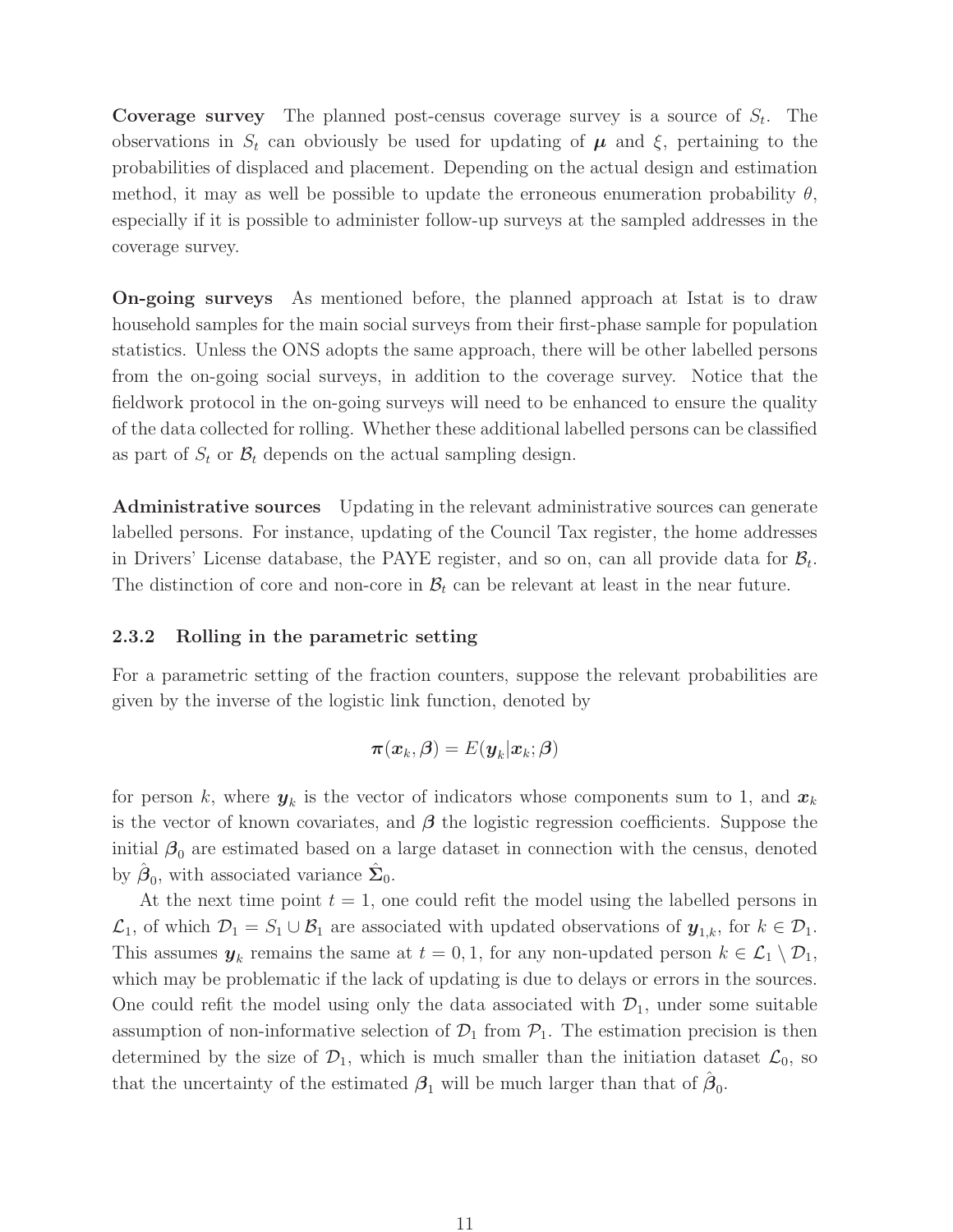Consider empirical Bayes (best) prediction (EBP) under the hierarchical model:

$$
E(\boldsymbol{y}_{1,k}|\boldsymbol{x}_{1,k},\boldsymbol{\beta}_1) = \boldsymbol{\pi}(\boldsymbol{x}_{1,k},\boldsymbol{\beta}_1) \\ \boldsymbol{\beta}_1 \sim N(\hat{\boldsymbol{\beta}}_0,\hat{\boldsymbol{\Sigma}}_0)
$$

where the normal distribution is motivated by the large size of initiation dataset  $\mathcal{L}_0$ . At the lower level, the population dynamics which change the parameter  $\beta_0$  from time 0 to  $\beta_1$ at time 1 is modelled as a 'random' departure from the previous 'position'  $\hat{\boldsymbol{\beta}}_0$  with variance  $\hat{\Sigma}_0$ . This differs in concept to fully Bayesian approach, where the hyper-parameter of the prior distribution of  $\beta_1$  needs not to have any empirical connotation.

Assuming IID observations over  $\mathcal{D}_1$ , we obtain the prediction function for  $\mathcal{B}_1$  as

$$
f(\boldsymbol{\beta}_1|\boldsymbol{y}_{1,\mathcal{D}_1},\boldsymbol{x}_{1,\mathcal{D}_1};\hat{\boldsymbol{\beta}}_0,\hat{\boldsymbol{\Sigma}}_0) = \frac{\prod_{k \in \mathcal{D}_1} f(\boldsymbol{y}_{1,k}|\boldsymbol{x}_{1,k},\boldsymbol{\beta}_1) \cdot \phi(\boldsymbol{\beta}_1;\hat{\boldsymbol{\beta}}_0,\hat{\boldsymbol{\Sigma}}_0)}{\prod_{k \in \mathcal{D}_1} f(\boldsymbol{y}_{1,k}|\boldsymbol{x}_{1,k})}
$$

Let  $\hat{\boldsymbol{\beta}}_1$  and  $\hat{\boldsymbol{\Sigma}}_1$  be the prediction mean and variance of  $\boldsymbol{\beta}_1$ , respectively. In this way the lower-level model is updated to  $\beta_2 \sim N(\hat{\beta}_1, \hat{\Sigma}_1)$ , by which the model is rolled forward and ready to be used for updating at  $t = 2$ .

The EBP approach can thus facilitate the rolling of fractional counters, without the extra and potentially problematic assumption that  $y_k$  remains the same for  $k \in \mathcal{L}_1 \setminus \mathcal{D}_1$ , or losing efficiency as when estimating  $\beta_1$  only based on  $\mathcal{D}_1$ . It achieves stability over time, balancing between the signals from  $\mathcal{D}_t$  and the inertia of  $N(\hat{\beta}_{t-1}, \hat{\Sigma}_{t-1})$ : any value of  $\beta_t$  far from  $\hat{\boldsymbol{\beta}}_{t-1}$  are 'weighted down' by  $\phi$ , compared to only based on  $f(\boldsymbol{y}_{t,k}|\boldsymbol{x}_{t,k},\boldsymbol{\beta}_t)$ .

#### <span id="page-11-0"></span>2.3.3 Rolling in the algorithmic setting

Machine learning or statistical machine learning has a vast and rapidly growing literature. There does not exist a unified framework of the different approaches. Below we first list some classifications and concepts that seem relevant, before we illustrate and discuss the basic ideas of decision tree updating in the present context.

With respect to the logical basis of learning, a distinction is between transduction and induction. Transduction or transductive inference is reasoning from observed (training) cases to specific (test) cases. In contrast, induction is reasoning from observed training cases to general rules, which are then applied to the test cases. The distinction seems most interesting in siutations where the predictions of the transductive model are not achievable by any inductive model. However, transductive algorithms that seek to predict discrete labels tend to be derived by adding partial supervision to a clustering algorithm, while supervised learning is generally considered to be a form of induction.

With respect to the context of learning, one commonly distinguishes among unsupervised learning (without labelled units), supervised learning (based on labelled units), and reinforcement learning (in an interactive environment). The last type of algorithm enables an agent to learn by trial and error using feedbacks from its own actions and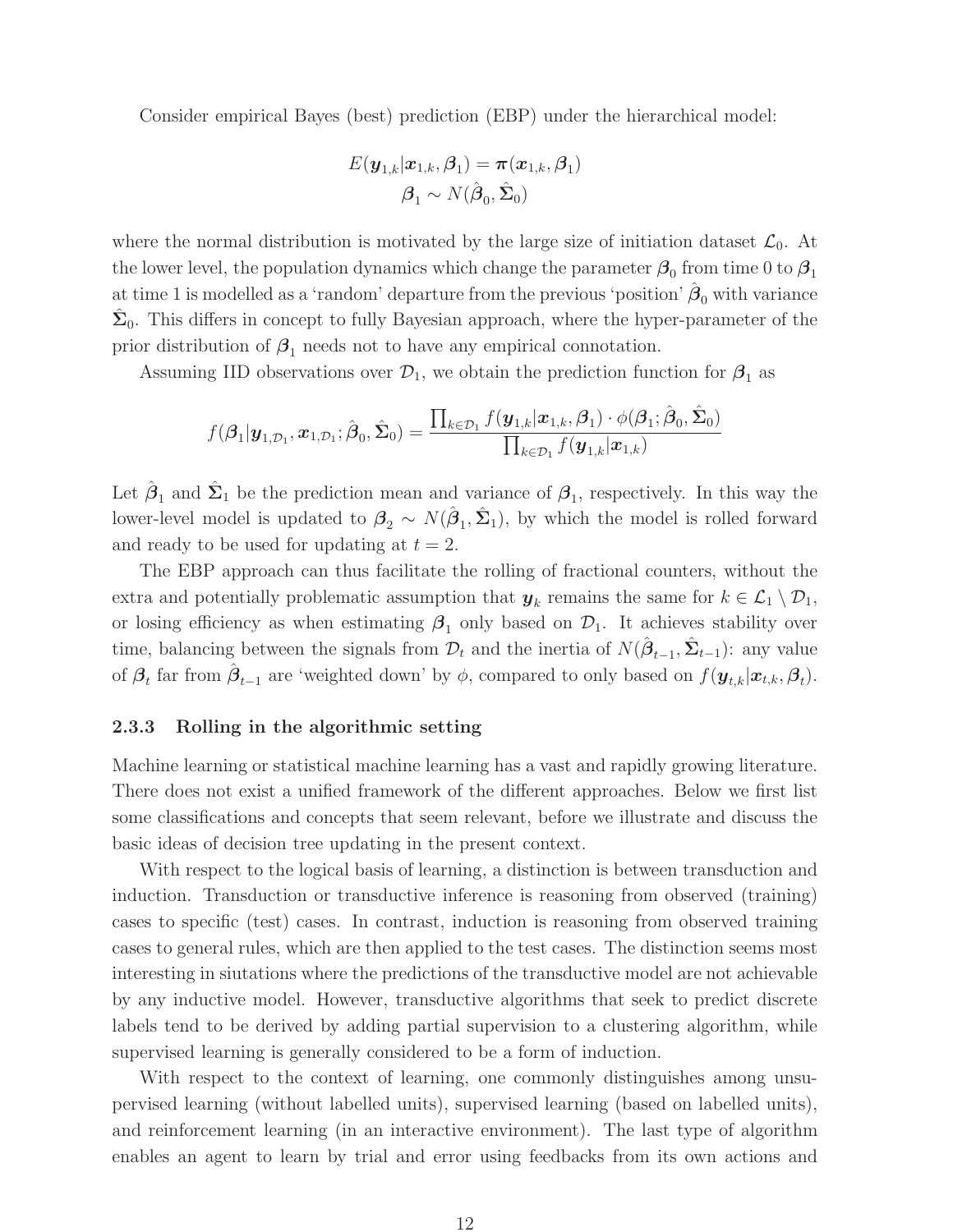experiences, such as in gaming. Semi-supervised learning is a class of techniques that typically use a small amount of labelled data with a large amount of unlabelled data, as many researchers have found that unlabelled data, when used in conjunction with a small amount of labelled data, can produce considerable improvement in learning accuracy.

With respect the process of learning, broadly speaking there are two ways to train a model. A static model is trained offline, once and then used as-is for a while. A dynamic model is trained online, where data is continually entering the system and incorporated into the model through frequent updates.

- In active learning, one seeks to select the most informative unlabelled instances and ask an omniscient oracle for their labels, in order to retrain a learning algorithm to maximise accuracy. Clearly, the selection mechanism can be designed to resemble audit sampling for model validation or improvement.
- In incremental learning, the data is generated by an external process, and continually used to further train the model, i.e. without the model being completely retrained using all the available data at any given time point. The motivation may be technical, e.g. the data becomes available only gradually over time or its size is out of system memory limits. A central concern is to allow the model to adapt to new data without forgetting its existing knowledge. Some incremental learners have built-in parameters or assumptions that control the relevancy of new and old data. See e.g. Ade and Deshmukh (2013), Gepperth and Hammer (2016).

Regarding the validity of the trained model, data or concept shift is a term one finds in the machine learning literature, which is said to occur when the joint distribution of inputs and outputs differs between training and test stages. Covariate shift, a particular case of data shift, occurs when only the input distribution changes. An example is email spam filtering, which may fail to include spams (for training) that are not detected by the filter used to classify spams. Relevant statistical concepts developed for various informative selection mechanisms do not seem to have attracted much attention here.

#### <span id="page-12-0"></span>2.3.4 Rolling of a decision tree

The Very Fast Decision Tree (VFDT) system is one of the most successful algorithms for mining data streams (Domingos and Hulten, 2000). Its main innovation is the use of Hoeffding bound to decide how many examples (observations) are necessary to observe before installing a split-test at a leaf of the tree. Splitting the leaf makes only a local change to the tree, since the prediction of units ending at another leaf is not affected. The theoretical result refers to the maximum expected disagreement between the Hoeffding tree and the asymptotic batch tree given infinite observations. However, the asymptotic batch tree is hardly our present interest, where one may assume that the population structure (hence the tree itself) must change over time, and the target is not the tree that one will grow given infinite observations that span infinitely over time.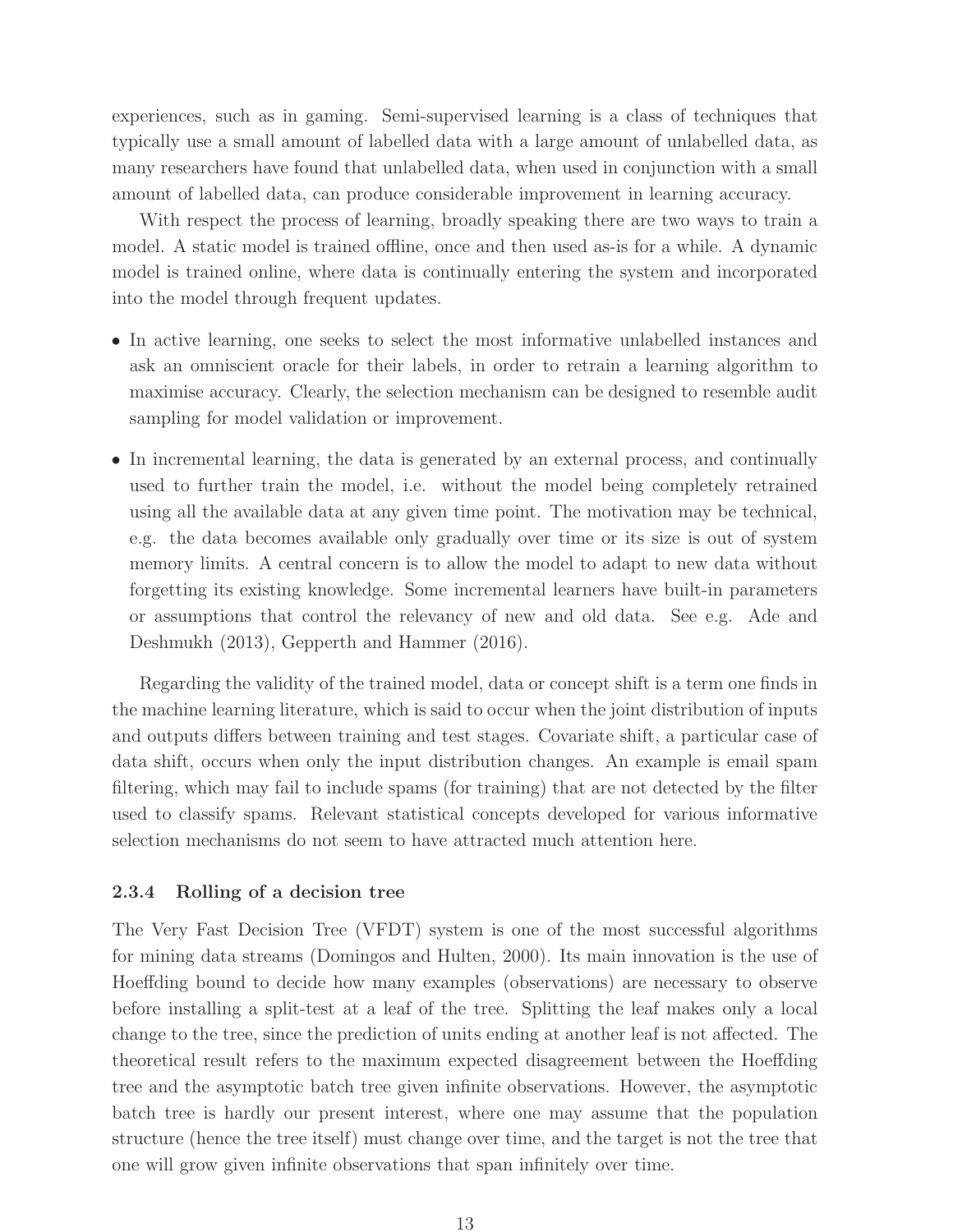

To illustrate the issue, consider the above split for two leaves in the tree grown at  $t-1$ . Let there be one observation  $(x', y')$  at t passing this way. Now,

- if  $x' \leq c$  and  $y' = 1$ , or  $x' > c$  and  $y' = 0$ , then  $(x', y')$  may be considered to provide 'negative' evidence to the current tree, but perhaps not necessarily so if the value 1 in the left leaf or 0 in the right leaf happens to be observed a long time ago;
- if  $x' \leq c$  and  $y' = 0$ , or  $x' > c$  and  $y' = 1$ , then  $(x', y')$  may be considered to provide 'positive' evidence to the current tree, but perhaps not necessarily so if a value 0 in the left leaf or 1 in the right leaf happens to be observed a long time ago.

In other words, for the rolling of a decision tree that evolves over time (subjected to concept shift), more considerations are required than the number of observations and the discriminant measure of the split.

It seems that one may still need to use part of the updated observations in  $\mathcal{D}_t$  for training and part of them for validation. Let  $M_t$  denote the updated tree, and  $M_{t-1}$  the tree grown at  $t - 1$ . At least two measures may be needed:

 $\Delta_{\epsilon}$ : how much better  $M_t$  predicts for the updated units in  $\mathcal{D}_t$  than  $M_{t-1}$ ,

 $\Delta_M$ : how much change  $M_t$  predicts for the non-updated units in  $\mathcal{P}_t \setminus \mathcal{D}_t$ .

Since  $M_{t-1}$  yields 0 in terms of both measures, one may need to balance between the two measures when growing  $M_t$ . For instance, one may choose to maximise  $\Delta_{\epsilon}$  subjected to an upper bound on  $\Delta_M$ , or minimise  $\Delta_M$  subjected to a lower bound on  $\Delta_{\epsilon}$ .

# <span id="page-13-0"></span>3 Register-based auditing-assisted approach

Greater resource savings will be the case in future, if population statistics are produced from administrative data and on-going surveys under the APD approach, while purposely designed coverage survey is only used from time to time for auditing. There are two necessary elements to such a *register-based auditing-assisted* APD approach.

Rolling without coverage surveys At some stage one needs to be able to exclude the envisaged regular coverage survey data from  $\mathcal{L}_t$  in [\(4\)](#page-9-0), and only use the updated observations from other on-going surveys and administrative sources for the rolling of fractional counters, whether it is in the parametric or algorithmic setting.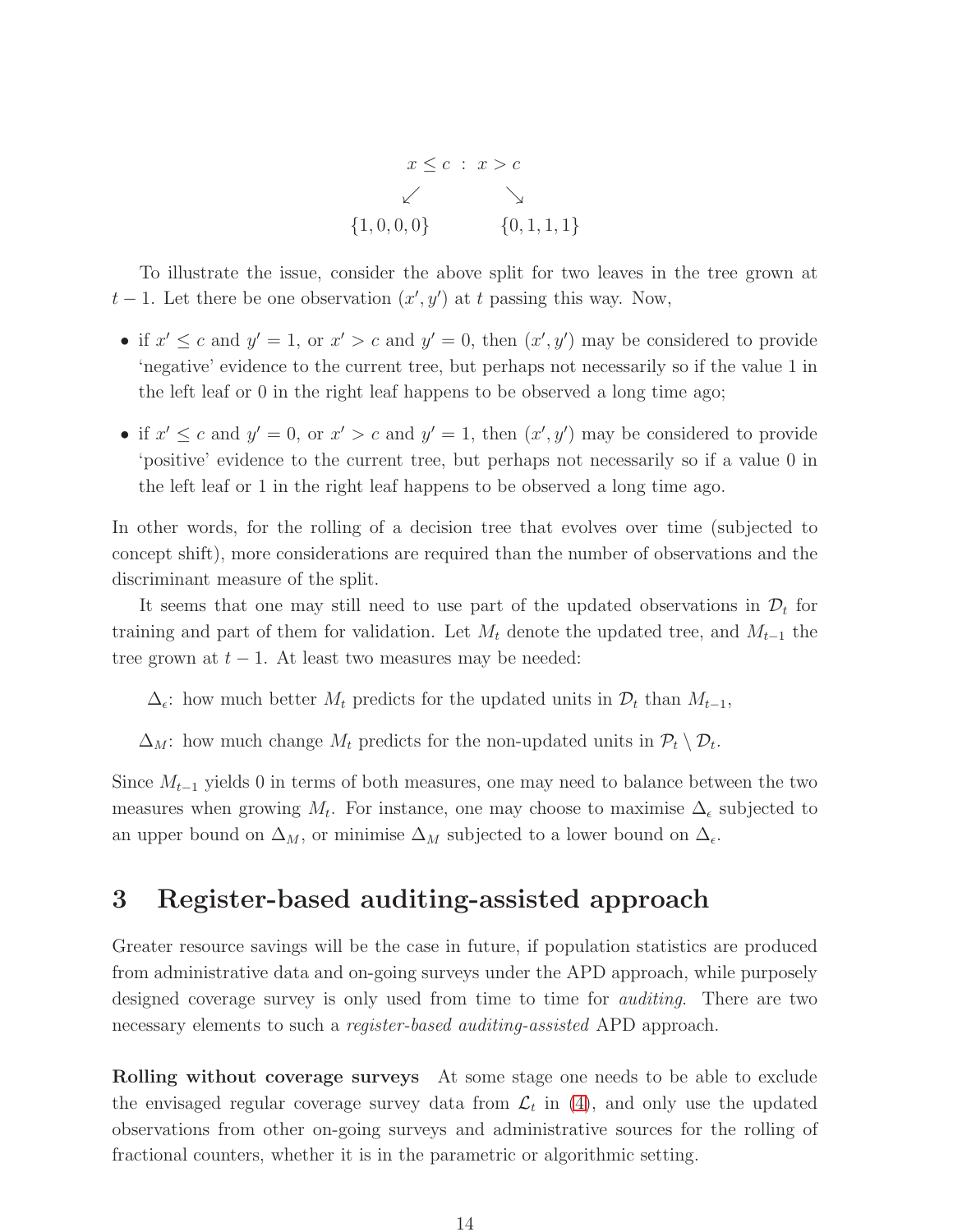This is not as unthinkable as it may seem at first. For instance, it may be noticed that the existing DBE approach is essentially a register-based APD approach, based on an estimated population hypercube. The Irish APD approach suggests it may be possible to estimate the population hypercube purely based on administrative data, albeit using a different methodology than DBE component estimation. In the register-based APD approaches of Israel, Latvia and Estonia, individual counters are produced by different methods, none of which uses any regular coverage surveys. The Norwegian household register provides another example, where decision rules are applied to individual-level data from the administrative sources. So the question that matters is how good a register-based individual-level APD approach can become in the UK.

Auditing inference Zhang (2018) contrasts register-based APD approach to the APD approach based on combining registers and coverage survey. Under the purely registerbased approach, "an estimator, denoted by  $\hat{N}_n$ , can be calculated under a statistical model, using multiple incomplete administrative registers, where  $N$  denotes the unknown population size and  $n$  the generic size of the available datasets." It is suggested that, regardless how effective the rolling of  $\hat{N}_n$  may be, one is unlikely "to have  $\hat{N}_n/N \stackrel{P}{\rightarrow} 1$ under some asymptotic setting, as  $n, N \to \infty$ ". Audit sampling will be necessary, in order to "validate the model underlying  $\hat{N}_n$ , ..., which is affected by the sampling error of the auditing survey". This raises the challenge of audit sampling inference.

Using disaggregation of Consumer Price Index based on proxy household expenditure measures obtained from transaction data, Zhang (2019a) develops an audit sampling inference approach for big-data statistics. Generically speaking, let  $\theta_0$  be the true scalar parameter value of interest. Let  $\theta^*$  be a point estimate based on big data, such that its variance is negligible compared to its potential bias for all practical purposes. One can test  $H_0: \theta^* = \theta_0$  based on audit sampling. However, an accuracy measure is needed, even if the hull hypothesis cannot be rejected at the chosen level. A general dilemma in this context is the following. Let  $\hat{\theta}$  be an unbiased estimator of  $\theta_0$  based on audit sampling, and let  $\widehat{V}(\hat{\theta})$  be an unbiased estimator of its audit sampling variance. An unbiased estimator of the mean squared error (MSE) of  $\theta^*$  can be given as

$$
\widehat{\text{MSE}} = (\theta^* - \hat{\theta})^2 - \widehat{V}(\hat{\theta}) \ .
$$

However, when the bias  $\theta^* - \theta$  is small, auditing may fail to yield a meaningful measure, if the audit sampling variance is not small enough, in which case one easily obtains  $MSE < 0$ as the result. To overcome the dilemma, Zhang (2019a) proposes a novel accuracy measure to replace the standard MSE. If feasible in the present context, then one can employ an audit sample that is much smaller than the envisaged coverage survey sample.

Summary In the long-term perspective, greatest gains can be achieved via a gradual transition from an APD approach that requires coverage survey sampling to a registerbased auditing-assisted APD approach. Audit sampling aims to validate the register-based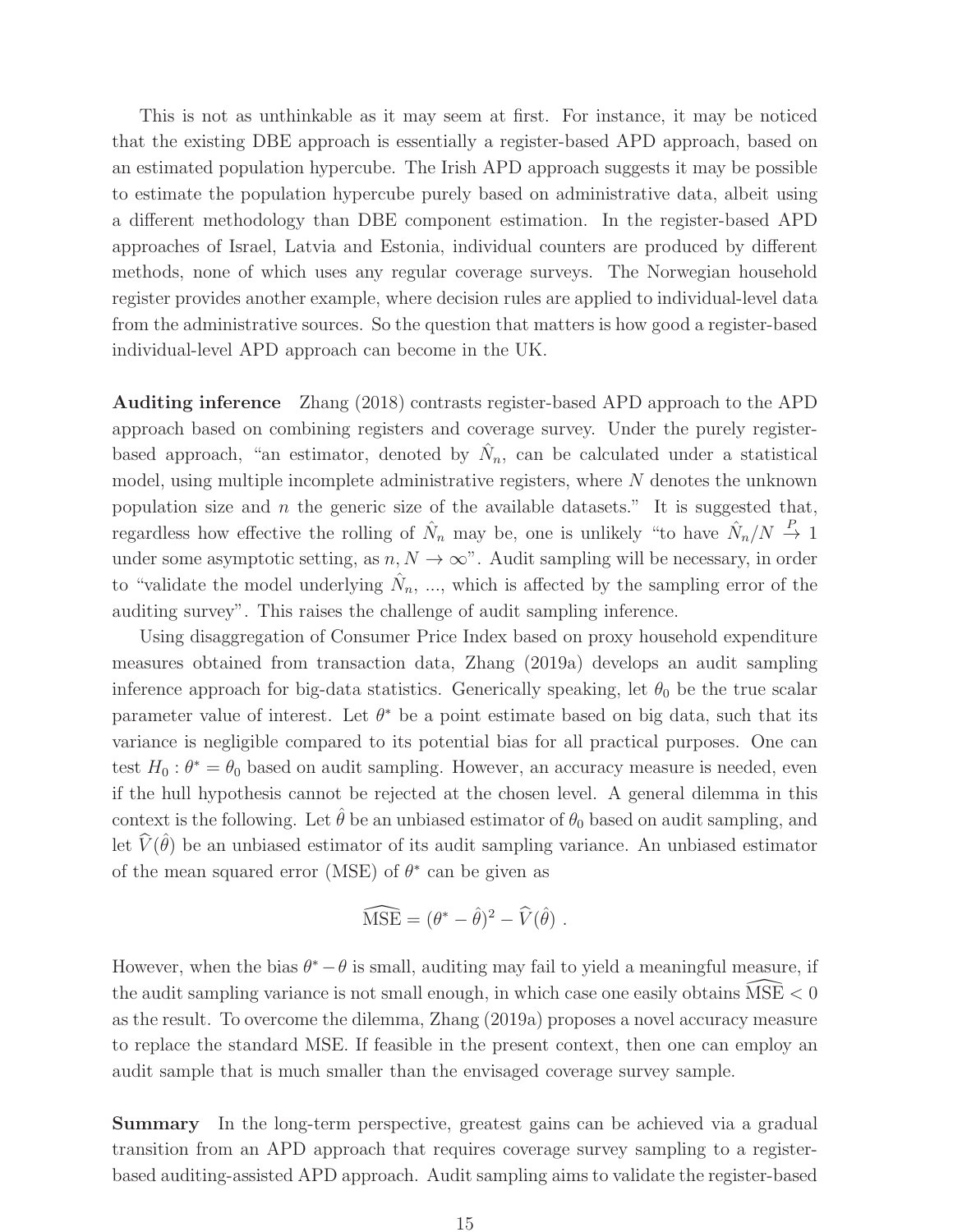statistics, and to generate meaningful accuracy measure, for which one can use a much smaller sample size than the envisaged coverage survey sample. To enable the transition, it will be important that one as soon as possible starts the development, so that one can test and refine the required methods and to obtain the necessary experience and confidence over time.

# 4 Key topics for methodology development

Four inter-related topics for methodological development emerge from the above:

- data linkage for longitudinal PD;
- rolling or incremental learning, including benchmarking, design of coverage survey, and parallel development of register-based auditing-assisted APD approach;
- appropriate uncertainty propagation or accuracy measure in various scenarios;
- methodology for producing social statistics in the new environment.

### 4.1 Longitudinal PD

Generic scalable linkage methodology is a premise to the provision of UK neighbourhood population statistics. In the first instance, the relevant longitudinal administrative data should be linked to form the longitudinal PD; in the next instance, longitudinal data linkage is the ability to link the longitudinal PD to other open or free data, as well as relevant sample surveys (often longitudinal themselves).

Davis-Kean et al. (2017) projects an ambitious outlook to the longitudinal population for ESRC UK longitudinal study resources. In particular, this aims at standardising the designs of the various longitudinal surveys so that they all use the same longitudinal population register (i.e. a population spine) as their sampling frame, and with all ESRC research-related linkage of different administrative and survey data sources harmonised to this spine. As an example of such a constructed longitudinal population spine, in countries that do not have a population register to start with, one may refer to the Integrated Data Infrastructure (IDI) at Statistics New Zealand (SNZ, 2018).

Although the Fellegi and Sunter (FS) methodology for record linkage has proven to be very useful in practice (e.g. Owen et al., 2015), it does have some theoretical issues.

- Applying the Likelihood Ratio Test to all the pairs  $A \times B$  in files A and B creates a multiple comparison problem. The acceptable pairs require deduplication, e.g. when both  $(ab)$  and  $(ab')$  are above the acceptance threshold. It is difficult to link multiple files in a transitive manner, e.g. that (ab) in  $A \times B$  and (bc) in  $B \times C$  are links does not necessarily entail (*ac*) will be accepted as a link when looking at  $A \times C$ .
- The joint distribution of all the  $n_A n_B$  comparison scores is ill-defined, if one treats e.g. the comparison scores for  $(ab)$  and  $(ab')$  as if they were independent of each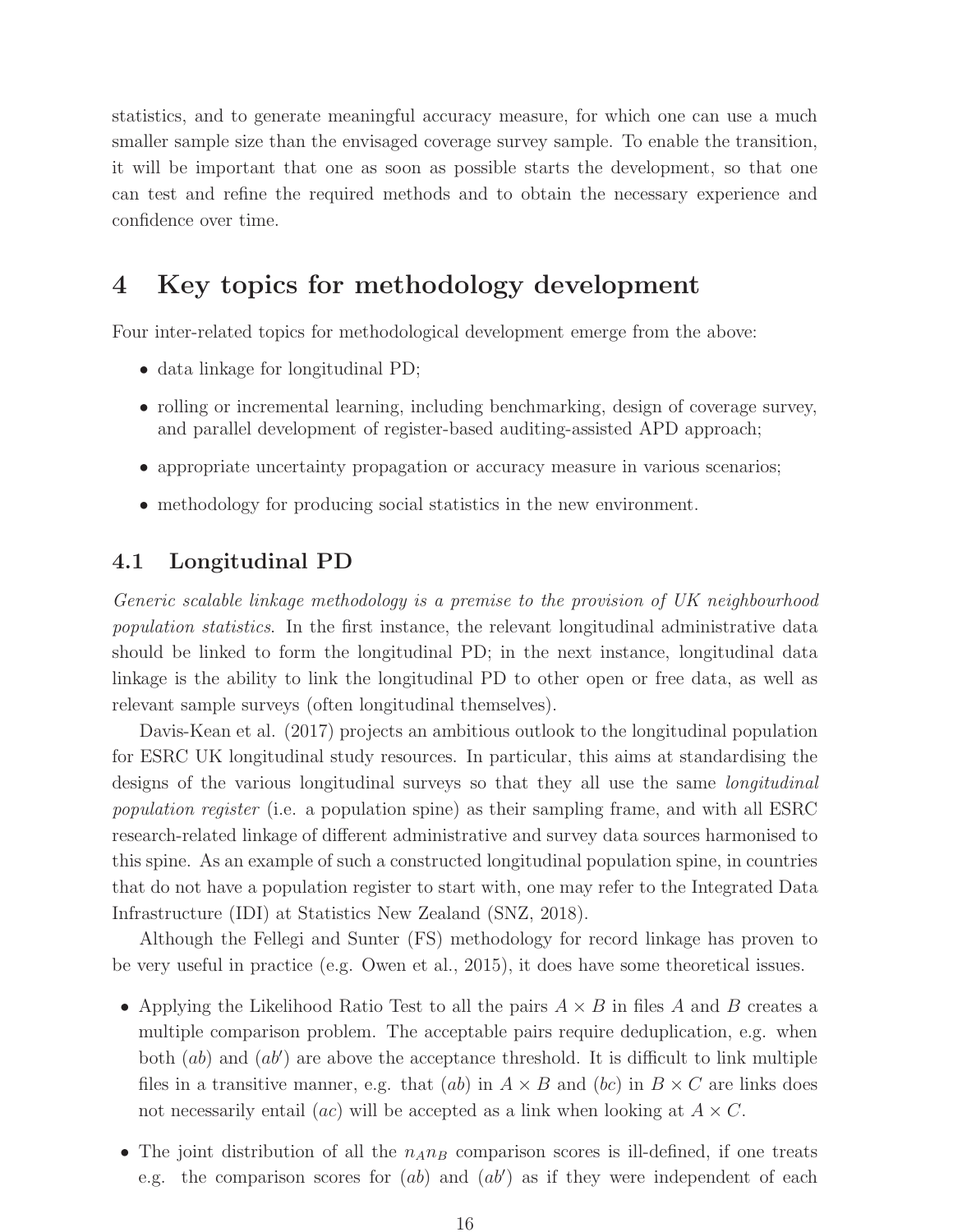other. The so-called maximum likelihood estimator of the parameters of the m- and u-probabilities (Jaro, 1989) are biased in reality; see e.g. Fortini and Tuoto (2019).

Entity resolution provides theoretically a more attractive formulation (e.g. Christen, 2012), where the set of (unique) entities underlying the separate datasets are envisaged as a latent spine of unknown size, and each record (in any dataset) is attached to one and only one latent entity on the spine. In this way, the records in different files are linked to each other or deduplicated, provided they are attached to the same latent entity, in a transitive manner regardless of the number of datasets involved. There are a few applications of the entity resolution perspective under the Bayesian paradigm of computation (e.g. Tancredi and Liseo, 2011; Stoerts et al., 2017), although there is nothing intrinsically Bayesian about this perspective to record linkage. Lack of scalability has been a central challenge to the proposed methodology so far, which is not yet feasible e.g. to link the population census file with the patient register.

Scalable linkage methods for multiple population-size datasets are important to the creation of the longitudinal PD. Moreover, the generic ability to link multiple files in a transitive manner can be expected to improve the quality of statistical information harnessed in the linked dataset. Replacing the FS-paradigm to record linkage by the entity resolution perspective can provide the angle for innovative approaches.

### 4.2 Rolling or incremental learning

The methodology of rolling or incremental learning needs to be studied and decided upon. Firstly, one needs to find out how rolling by EBP in the parametric setting (Section [2.3.2\)](#page-10-0) works out in practice. Next, it is possible that algorithmic learning (Section [2.3.3\)](#page-11-0) can provide a more flexible and powerful predictive modelling approach. However, incremental learning in the presence of concept shift (i.e. the model changes over time) does not yet have an established approach in the literature. Methodological developments in this respect will be necessary, in case one would like to pursue algorithmic learning.

Whether one adopts parametric or algorithmic learning, there are at least three other relevant aspects that seem worth attention, as discussed below.

Firstly, one may naturally wish to benchmark the updated fractional counters, towards the estimated population hypercube from combined register and coverage survey data, as during their initiation (Table [1\)](#page-8-0). A possibility is to only apply benchmarking when producing population statistics to be disseminated, say, on a yearly basis in the years immediate after 2021. In other words, benchmarking and rolling of fractional counters can have different frequencies. The methodology and practice need to be established.

Secondly, how to make effective use of the coverage survey, and can active learning be related to its design? By active learning, one seeks to observe the unlabelled instances that are most effective for model validation or improvement. For instance, in the present context, it seems reasonable that one should give higher sample representation of the non-core part of the PD, or the persons who are judged to have weak fractional counters,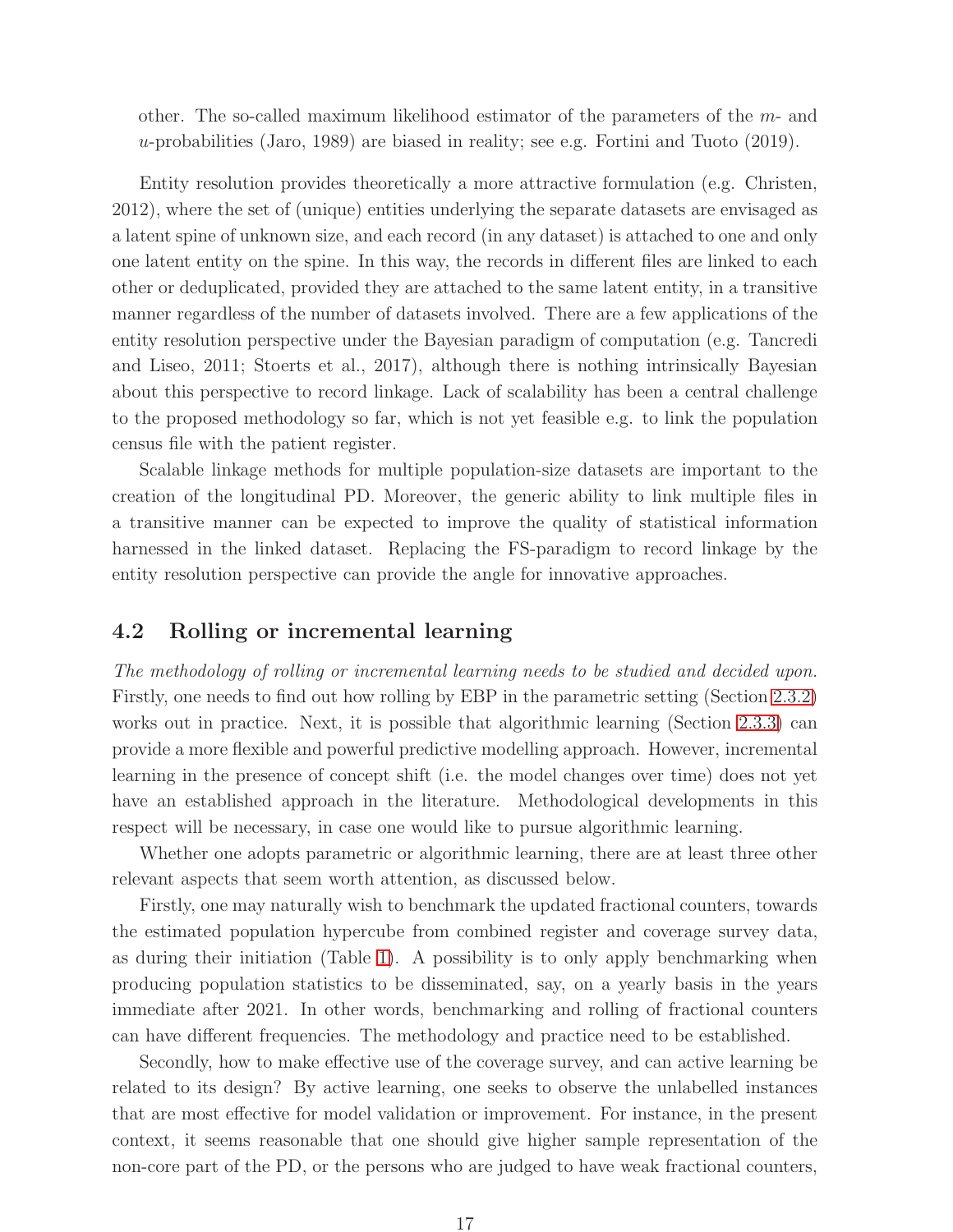e.g. placement probabilities  $\mu_k$  are not 'close' to a dummy vector, or a relatively large probability of being displaced  $(\xi_k)$  or out-of-scope  $(\theta_k)$ . Regardless of the exact characterisation, this suggests that one may need a method for follow-up surveys of some addresses, given the PD-status of the persons at different addresses.

Thirdly, 'parallel' learning of register-based fractional counters (Section [3\)](#page-13-0) requires a different approach, where the coverage survey data are only used indirectly for updating of the model, but not directly as labelled observations for supervised learning. This means that one would like to combine supervised learning from  $\mathcal{L}_t \setminus \mathcal{C}_t$ , where  $\mathcal{C}_t$  denotes the coverage survey sample, and heuristic updating of the fitted model, based on the evidence in  $\mathcal{C}_t$ . Such heuristic updating differs from benchmarking, where the latter requires estimates using the coverage survey. For instance, one may envisage heuristic updating in the form of a decision tree, where the paths close to the root are determined by stable decision rules evidenced from the comprehensive coverage survey data, while the observations in  $\mathcal{L}_t \setminus \mathcal{C}_t$  are only used for the splits and sprouting near the leaves.

## 4.3 Uncertainty propagation or accuracy measure

Theoretical conceptualisation and practical method for uncertainty propagation or accuracy measures are needed in several scenarios.

Firstly, for the initiation of fractional counters, the core part of PD that can be linked to the census enumerations will be used for the estimation of displacement and misplacement probabilities, whereas the census enumerations and the census coverage survey will be used for estimating the probability of erroneous enumeration. It needs to be verified whether conditional uncertainty propagation given the estimated fractional counters can sensibly capture the various underlying variations, and if not, how it might be modified to produce plausible accuracy measures in a practical manner.

As explained in Section [2.3.2,](#page-10-0) uncertainty propagation from parameter updating to fractional counting given the parameter can be based on a coherent scheme under the rolling of parametric EBP. The matter is less clear under incremental algorithmic learning. Suppose the fitted model is given as a decision tree, which is updated by a constrained optimisation method (Section [2.3.4\)](#page-12-0). Conditional uncertainty propagation given the updated tree is straightforward, just as when the fractional counters are given parametrically. But how can one incorporate the uncertainty of the tree updating itself? One can introduce some kind of bootstrap. But at which level should one allow the replicate trees to vary from each other: simply where the new splits are created, or higher up?

Finally, the methodology of audit sampling inference needs to be worked out for register-based fractional counting (Section [3\)](#page-13-0). It will be possible to treat the coverage survey sample, or part of it, as the audit sample, whether the coverage survey is designed to accommodate active learning or not. This is necessary in order to provide the statistical argument for the transition towards a register-based auditing-assisted APD approach in the long term, in replacement of the more costly continuous coverage survey.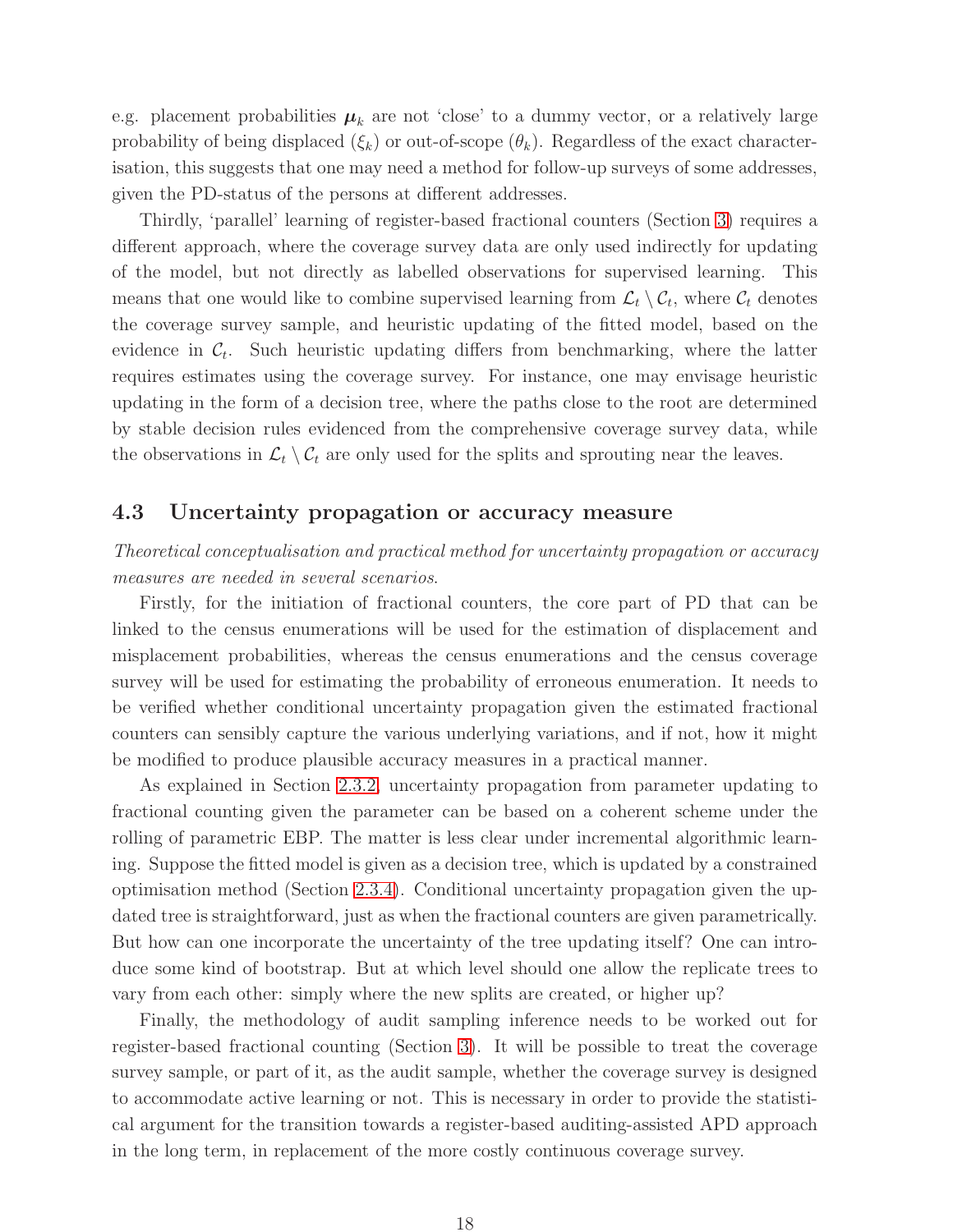### 4.4 Producing social statistics in the new environment

Though not central to this report, it must be pointed out that the production of social statistics requires a broad perspective to design and estimation in the new environment.

The specifics of future provision of population statistics will change considerably in the UK. Traditional MYEs with decennial census updating will no longer be the foundation of social statistics on temporally varying topics and phenomena of interest. It would be narrow-minded and ineffective to simply replace the population benchmarks, albeit produced based on a different APD approach beyond 2021, but keep the same design strategies across the spectrum of social survey programmes.

For instance, as mentioned earlier, a two-phase approach is currently being developed in Italy, where the first-phase sample targets mainly at the population statistics, and the major social survey samples are selected as negatively coordinated second-phase samples. It is yet unclear whether this is a suitable solution in the UK. Neither is it necessarily the most effective approach, generally speaking or in the long run, when it comes to the combined use of coverage survey and other social social surveys.

The coverage survey as currently envisaged may no longer be necessary, provided the transition to a register-based auditing-assisted APD approach to population statistics. How to combine audit sampling and on-going social surveys will be then a different overall design question. Indeed, greater use of administrative data is expected to extend to the area of social statistics as well. It is thus perhaps appropriate to set on a future landscape of register-based auditing-assisted population and social statistics.

# References

- [1] Ade, R.R. and Deshmukh, P. R. (2013). Methods for incremental learning: A survey. International Journal of Data Mining & Knowledge Management Process (IJDKP), Vol. 3, pp. 119-125.
- [2] Davis-Kean, P., Chambers, R.L., Kleinert, C., Rem, Q. and S. Tang (2017). Longitudinal Studies Strategic Review 2017: Report to the Economic and Social Research Council. https://esrc.ukri.org/files/news-events-and-publications/publications/longitudinal-s
- [3] Domingos, P. and Hulten, H. (2000). Mining high-speed data streams. In Knowledge Discovery and Data Mining, pp. 71-80.
- [4] Dunne, J. (2015). The Irish Statistical System and the emerging Census opportunity. Statistical Journal of the IAOS, 31, 391-400. <DOI:10.3233/SJI-150915>
- [5] CBS (2019). Methodology for the United States population estimates: Vintage 2018. US Census Bureau. http://www.census.gov/population/www/documentation/twps0100/E2%20County%20Totals\_FIN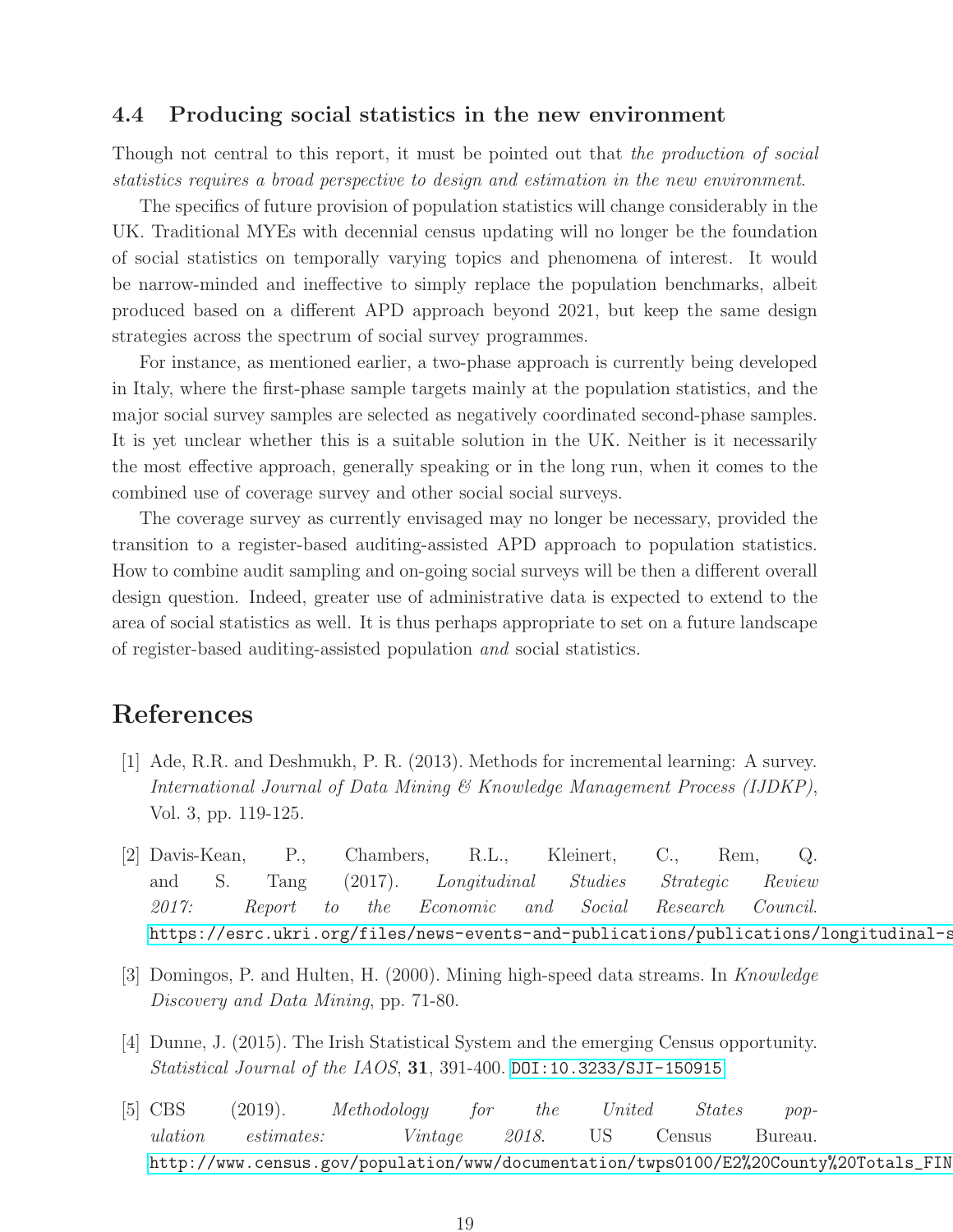- [6] CBS (2014). American Community Survey Design and Methodology. US Census Bureau. [https://www2.census.gov/programs-surveys/acs/methodology/design\\_and\\_methodology/acs\\_design\\_methodology\\_report\\_2014.pdf](https://www2.census.gov/programs-surveys/acs/methodology/design_and_methodology/acs_design_methodology_report_2014.pdf).
- [7] CBSL (2019). Method Used to Produce Population Statistics. Central Statistical Bureau of Latvia. [https://www.csb.gov.lv/sites/default/files/data/15\\_04\\_2019\\_Iedz\\_Metodologija\\_ENG.pdf](https://www.csb.gov.lv/sites/default/files/data/15_04_2019_Iedz_Metodologija_ENG.pdf)
- [8] Christen, P. (2012). A survey of indexing techniques for scalable record linkage and deduplication. ISEE Transactions on Knowledge and Data Engineering, 24.
- [9] Favre, A.-C., Matei, A. and Y. Till´e (2005). Calibrated Random Imputation for Qualitative Data. Journal of Statistical Planning and Inference, 128:411-425.
- [10] Fortini, M. and Tuoto, T. (2019). Use of record linkage in Official Statistics and feedbacks on research. Presented at ITACOSM 2019, Florence.
- [11] Gepperth, A. and Hammer, B. (2016). Incremental learning algorithms and applications. ESANN 2016 proceedings, European Symposium on Artificial Neural Networks, Computational Intelligence and Machine Learning. Bruges, 27-29 April 2016.
- [12] Hoeffding, W. (1963). Probability inequalities for sums of bounded random variables. Journal of the American Statistical Association, 58, pp. 13-30.
- [13] Istat (2018). Preliminary Experimental: Results on the Italian Population and Housing Census Estimation Methods. Presented at the Conference of European Statisticians, the 20th meeting, Geneva, 26-28 September 2018.
- [14] Jaro, M.A. (1989). Advances in Record-Linkage Methodology as Applied to Matching the 1985 Census of Tampa, Florida. Journal of the American Statistical Association, 84, 414-420. doi: <10.1080/01621459.1989.10478785>.
- [15] Nirel, R. and Glickman, H. (2009). Sample surveys and censuses. In Sample Surveys: Design, Methods and Applications, Vol 29A (eds. D. Pfeffermann and C.R. Rao), Chapter 21, pp. 539-565.
- [16] ONS (2018). Methodology note on production of small area population estimates. Office for National Statistics. https://www.ons.gov.uk/peoplepopulationandcommunity/populationandmigration/populatio
- [17] ONS (2015). Methodology of Statistical Population Dataset V2.0. Office for National Statistics. https://www.ons.gov.uk/census/censustransformationprogramme/administrativedatacensus
- [18] Owen, A., Jones, P. and Ralphs, M. (2015). Large-scale Linkage for Total Populations in Official Statistics. In Methodological Developments in Data Linkage (eds. K. Harron, H. Goldstein and C. Dibben), Chapter 8.